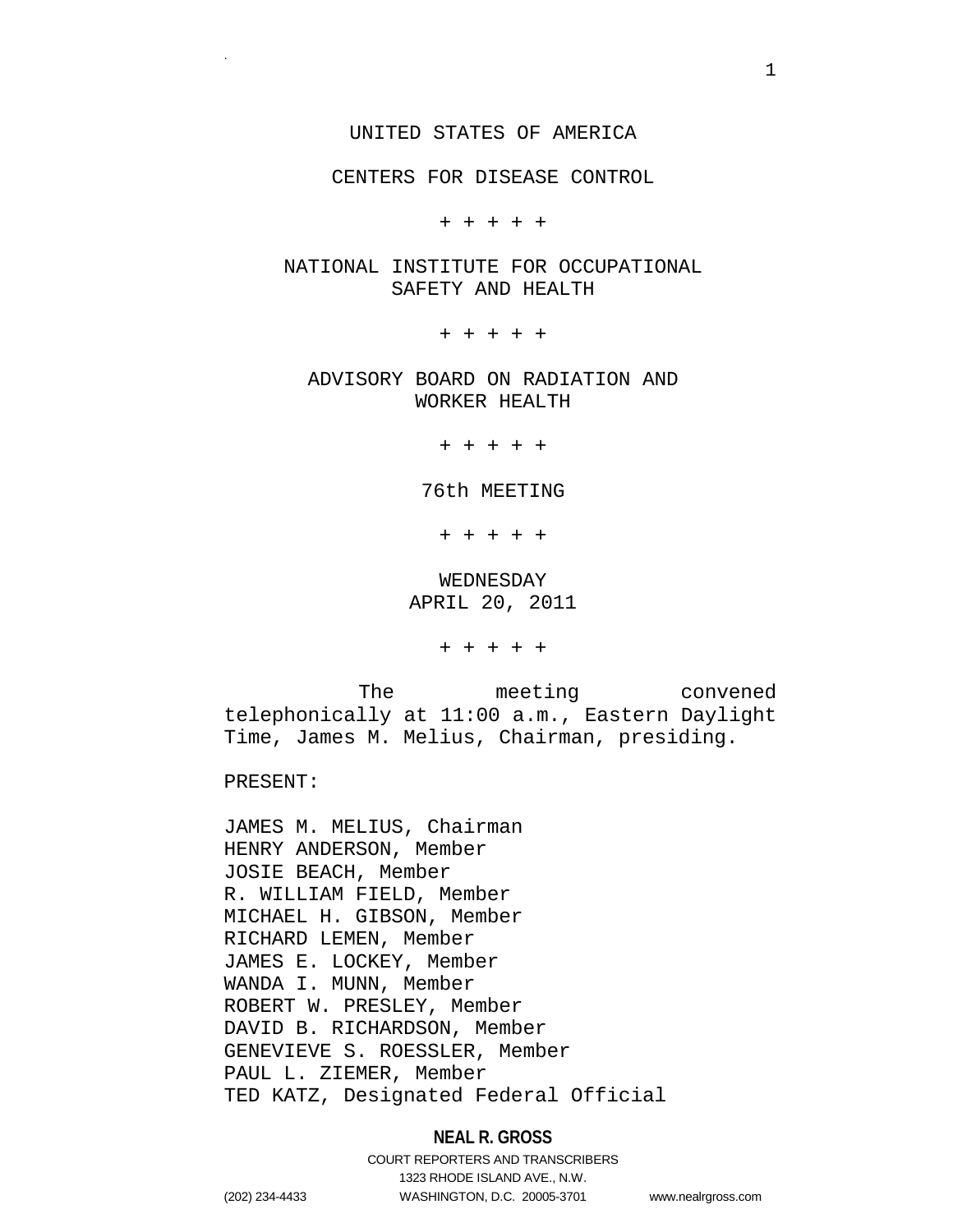## REGISTERED AND/OR PUBLIC COMMENT PARTICIPANTS:

AL-NABULSI, ISAF, DOE ANDERS, KAROLINE, DOL BARRIE, TERRIE BURGOS, ZAIDA, NIOSH HINNEFELD, STU, DCAS LIN, JENNY, HHS MAKHIJANI, ARJUN, SC&A MAURO, JOHN, SC&A OSTROW, STEVE, SC&A RUTHERFORD, LAVON, DCAS THRASHER, CONNIE WADE, LEW, NIOSH Contractor

.

# **NEAL R. GROSS**

COURT REPORTERS AND TRANSCRIBERS 1323 RHODE ISLAND AVE., N.W. (202) 234-4433 WASHINGTON, D.C. 20005-3701 www.nealrgross.com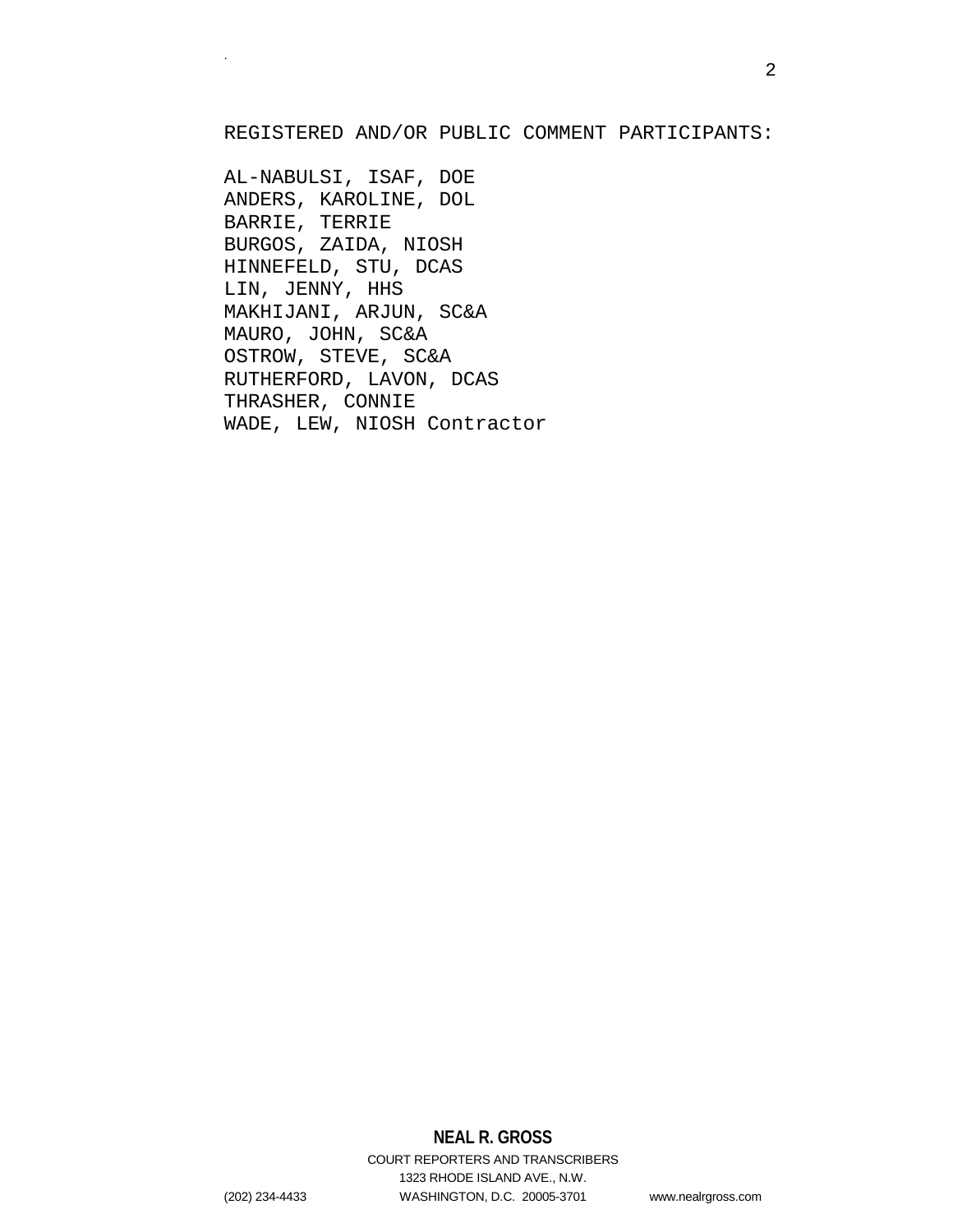# T-A-B-L-E O-F C-O-N-T-E-N-T-S

| Roll Call<br>Mr. Katz, DFO  4                                     |
|-------------------------------------------------------------------|
| Recording Absent Member Votes from February<br>Meeting            |
| Mr. Katz, DFO  8                                                  |
| NIOSH 10-Year Program Review Update<br>Dr. Wade, $NIOSH$ 11       |
| Special Exposure Cohort (SEC) Petition Status<br>Update           |
| Mr. Rutherford, DCAS  15                                          |
| Update from Work Groups and Subcommittee<br>$WG/SC$ Chairs  18    |
| Board Correspondence<br>Dr. Melius, Chair  35                     |
| Future Plans/Suggestions for the May 2011<br>Board Meeting Agenda |
| All Members  36                                                   |

**NEAL R. GROSS** COURT REPORTERS AND TRANSCRIBERS 1323 RHODE ISLAND AVE., N.W. (202) 234-4433 WASHINGTON, D.C. 20005-3701 www.nealrgross.com

.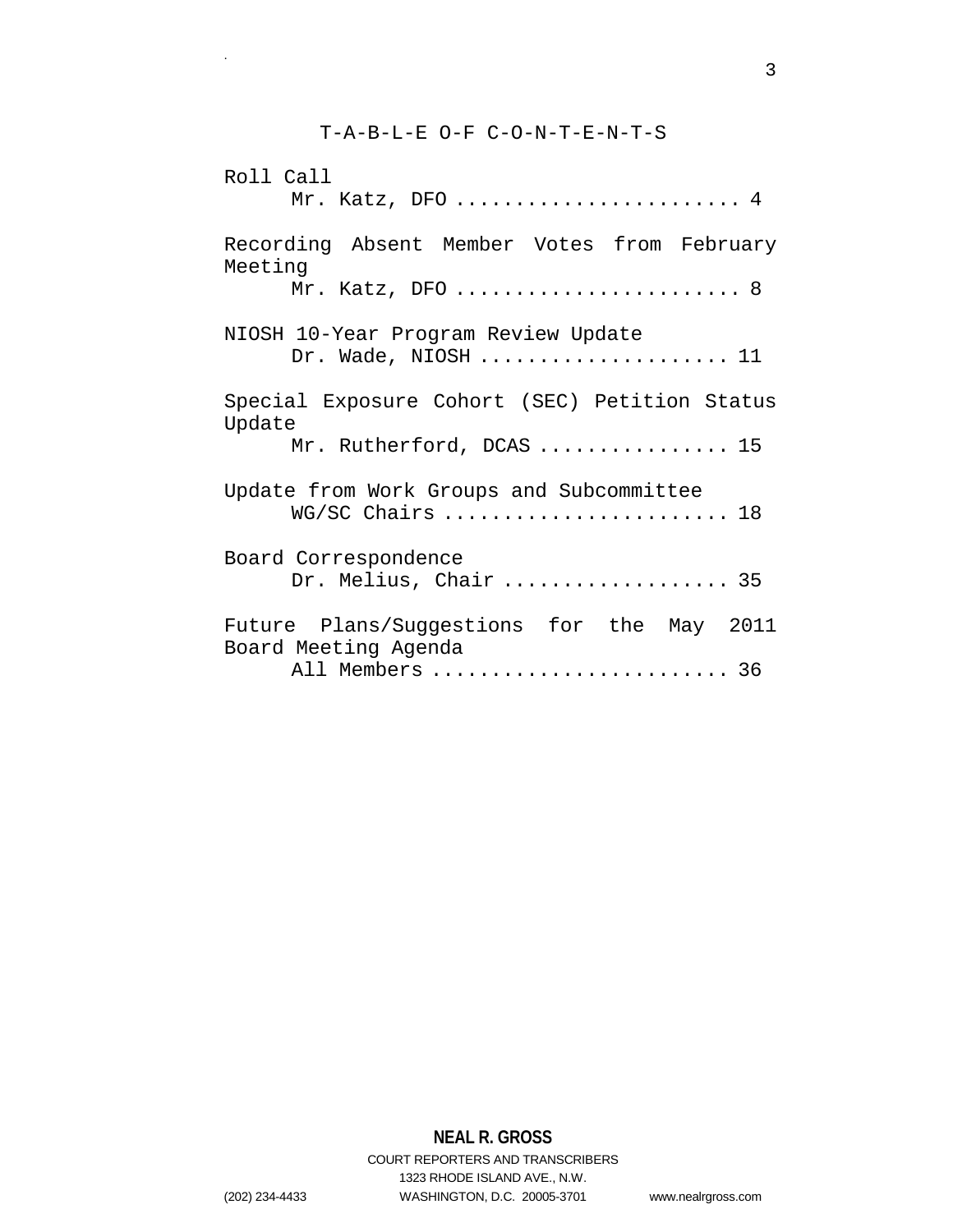| $\mathbf 1$ | $P-R-O-C-E-E-D-I-N-G-S$                        |
|-------------|------------------------------------------------|
| 2           | 11:00 a.m.                                     |
| 3           | MR. KATZ: We have Dr. Melius, but              |
| 4           | why don't I run down the list. It's easier     |
| 5           | than you guys trampling each other to get your |
| 6           | names in.                                      |
| 7           | So we have Dr. Melius. Let me go               |
| 8           | alphabetically then. Dr. Anderson?             |
| 9           | MEMBER ANDERSON: Yes, I'm here.                |
| 10          | MR. KATZ: Great. Ms. Beach?                    |
| 11          | MEMBER BEACH: I am here. Good                  |
| 12          | morning.                                       |
| 13          | MR. KATZ: Mr. Clawson?                         |
| 14          | (Pause.)                                       |
| 15          | Brad? Okay, let me carry on. Dr.               |
| 16          | Field?                                         |
| 17          | MEMBER FIELD: I'm here.                        |
| 18          | MR. KATZ: Mr. Gibson?                          |
| 19          | MEMBER GIBSON: I'm here, Ted.                  |
| 20          | MR. KATZ: Great. Mr. Griffon?                  |
| 21          | (Pause.)                                       |
| 22          | I'll carry on. Dr. Lemen?                      |
|             |                                                |

**NEAL R. GROSS** COURT REPORTERS AND TRANSCRIBERS 1323 RHODE ISLAND AVE., N.W.

.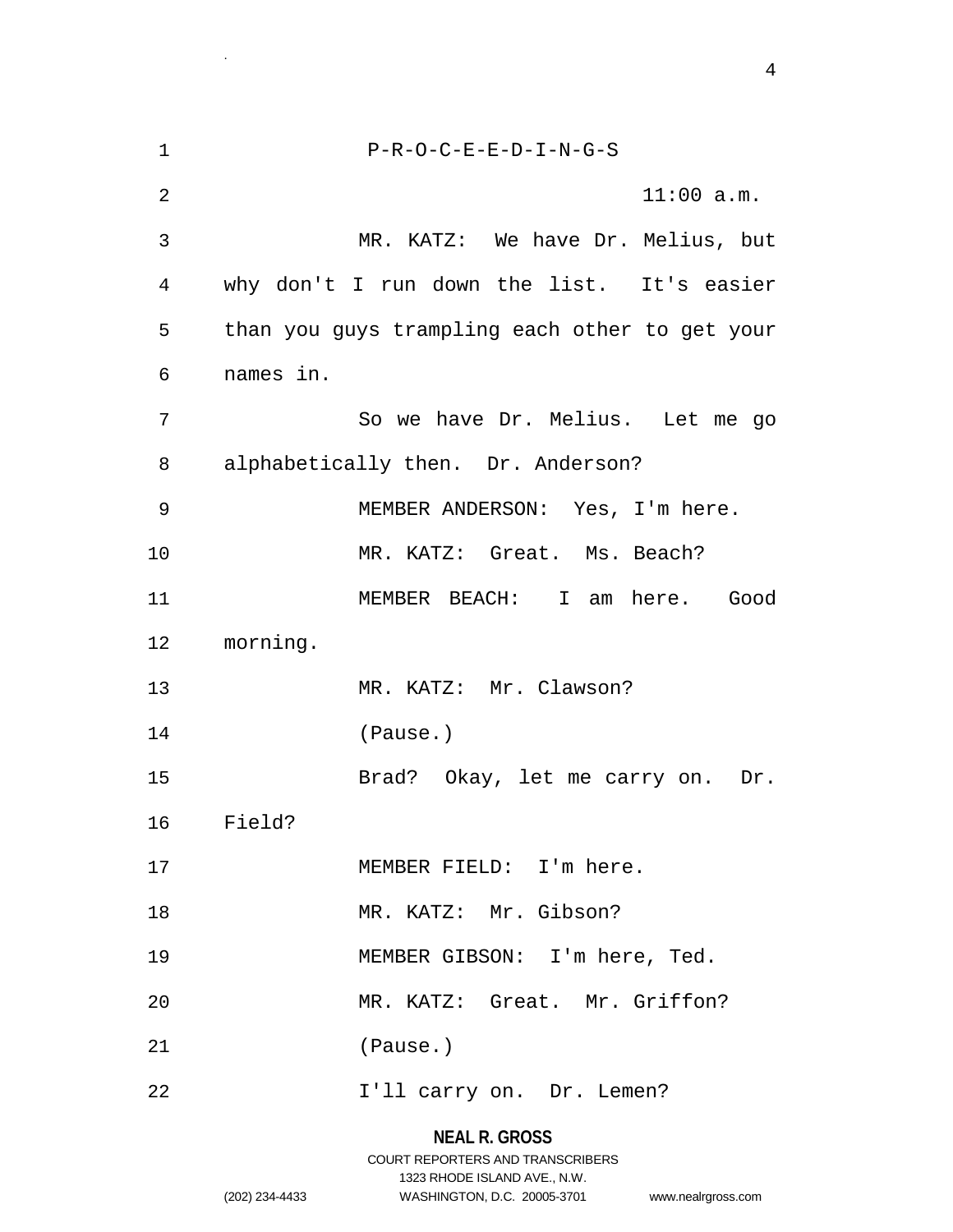1 (Pause.) 2 Dr. Lockey? 3 MS. THRASHER: Dr. Lockey will be 4 with you just in a few minutes. He's running 5 a few minutes late. This is Connie, his 6 assistant. 7 MR. KATZ: All right, Connie. 8 Thank you. And Ms. Munn we've heard from. 9 Dr. Poston? 10 (Pause.) 11 Okay, things are going on with Dr. 12 Poston I think, too, maybe. But Mr. Presley 13 we've heard from. Dr. Richardson? 14 MEMBER RICHARDSON: I'm here. 15 MR. KATZ: Great. Dr. Roessler? 16 MEMBER ROESSLER: Here. 17 MR. KATZ: Okay. And Phil I've 18 heard from. Phil is stuck in Dallas and won't 19 be on the line. 20 Dr. Ziemer? 21 MEMBER ZIEMER: I'm here. 22 MR. KATZ: Great. And let me just

.

**NEAL R. GROSS** COURT REPORTERS AND TRANSCRIBERS 1323 RHODE ISLAND AVE., N.W. (202) 234-4433 WASHINGTON, D.C. 20005-3701 www.nealrgross.com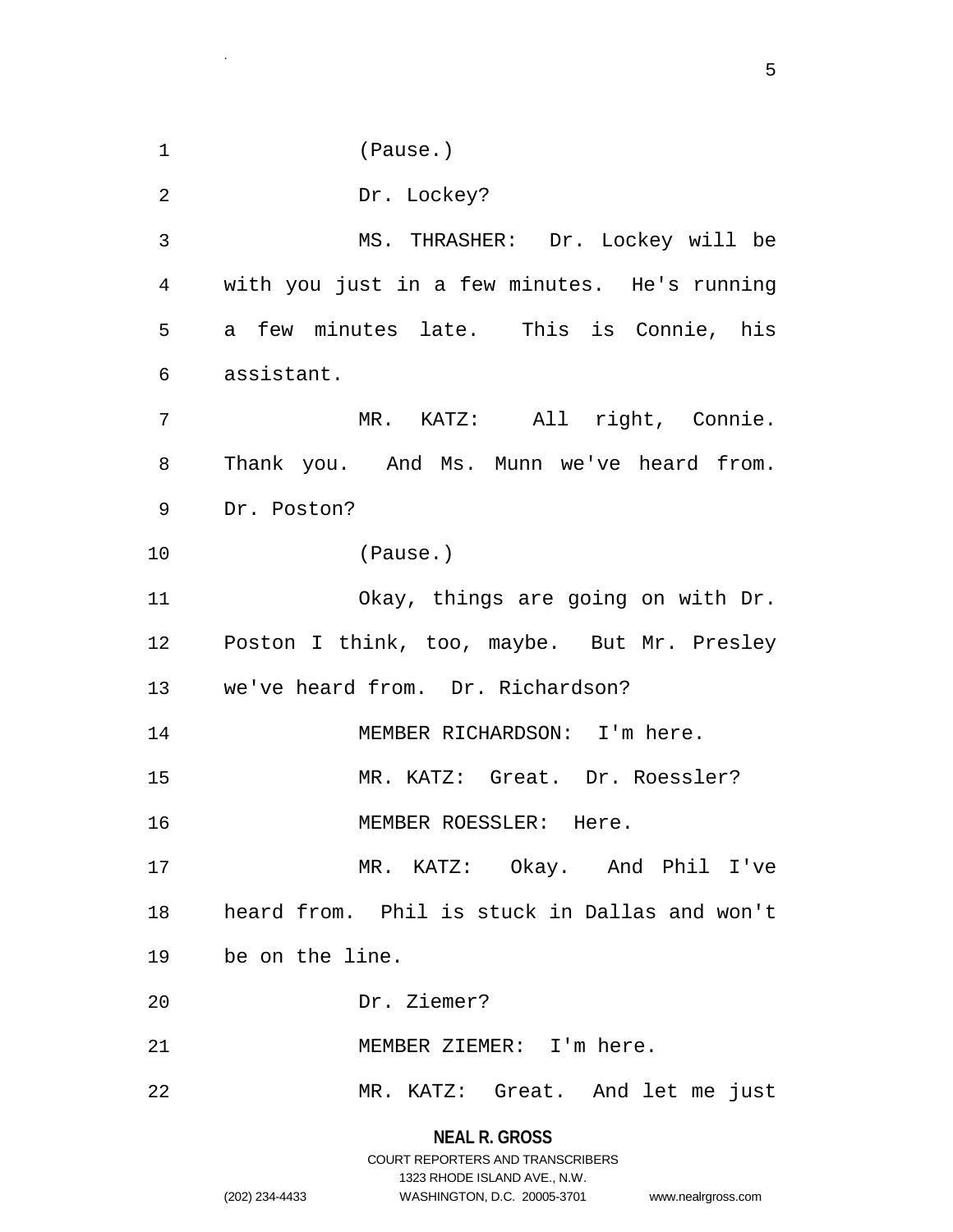1 go back on the -- Brad, are you with us? Mr. 2 Clawson?

.

3 Okay, I haven't heard from him. I 4 suspect he'll be with us unless he had travel 5 troubles as well. And let me check again -- 6 Mark, Mr. Griffon?

7 Okay. And Dr. Lemen? I haven't 8 heard from him, so I would expect him.

9 Okay, Jim, do you want me to carry 10 on, or --

11 CHAIRMAN MELIUS: Yes, go on with 12 the next item on the agenda, which is yours.

13 MR. KATZ: Sure. Before I do 14 that, just let me remind everyone on the line, 15 let me just do the rest of the roll call 16 first.

17 NIOSH-ORAU team?

18 MR. HINNEFELD: This is Stu 19 Hinnefeld from NIOSH.

20 MR. RUTHERFORD: LaVon Rutherford, 21 NIOSH.

22 MR. KATZ: Okay. Any others from

**NEAL R. GROSS**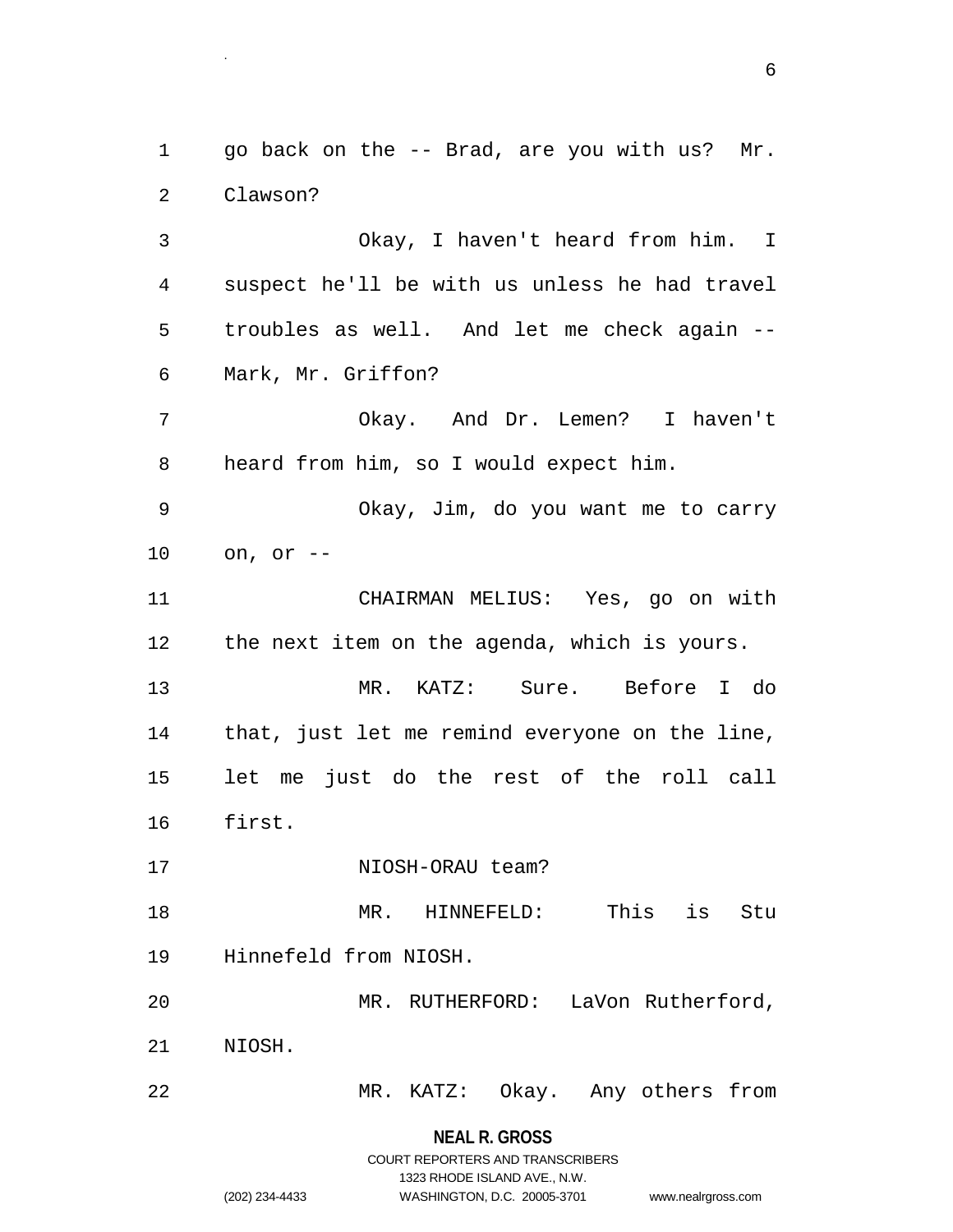1 the NIOSH-ORAU team? 2 Okay, SC&A? 3 DR. MAURO: John Mauro, SC&A. 4 Good morning. 5 MR. KATZ: Good morning. 6 DR. OSTROW: Steve Ostrow. Steve 7 Ostrow. 8 MR. KATZ: Hi, Steve. 9 DR. OSTROW: Hi. 10 MR. KATZ: Okay. Federal 11 officials, HHS or other agencies? 12 MS. LIN: Jenny Lin, HHS. 13 MR. KATZ: Hello, Jenny. 14 DR. WADE: This is Lew Wade with 15 NIOSH. 16 MR. KATZ: Hi, Lou. 17 MS. ANDERS: From the Department 18 of Labor, Karoline Anders for Jeff Kotsch 19 today. 20 MR. KATZ: Karoline. 21 DR. AL-NABULSI: Isaf Al-Nabulsi, 22 DOE.

# **NEAL R. GROSS** COURT REPORTERS AND TRANSCRIBERS

1323 RHODE ISLAND AVE., N.W.

.

(202) 234-4433 WASHINGTON, D.C. 20005-3701 www.nealrgross.com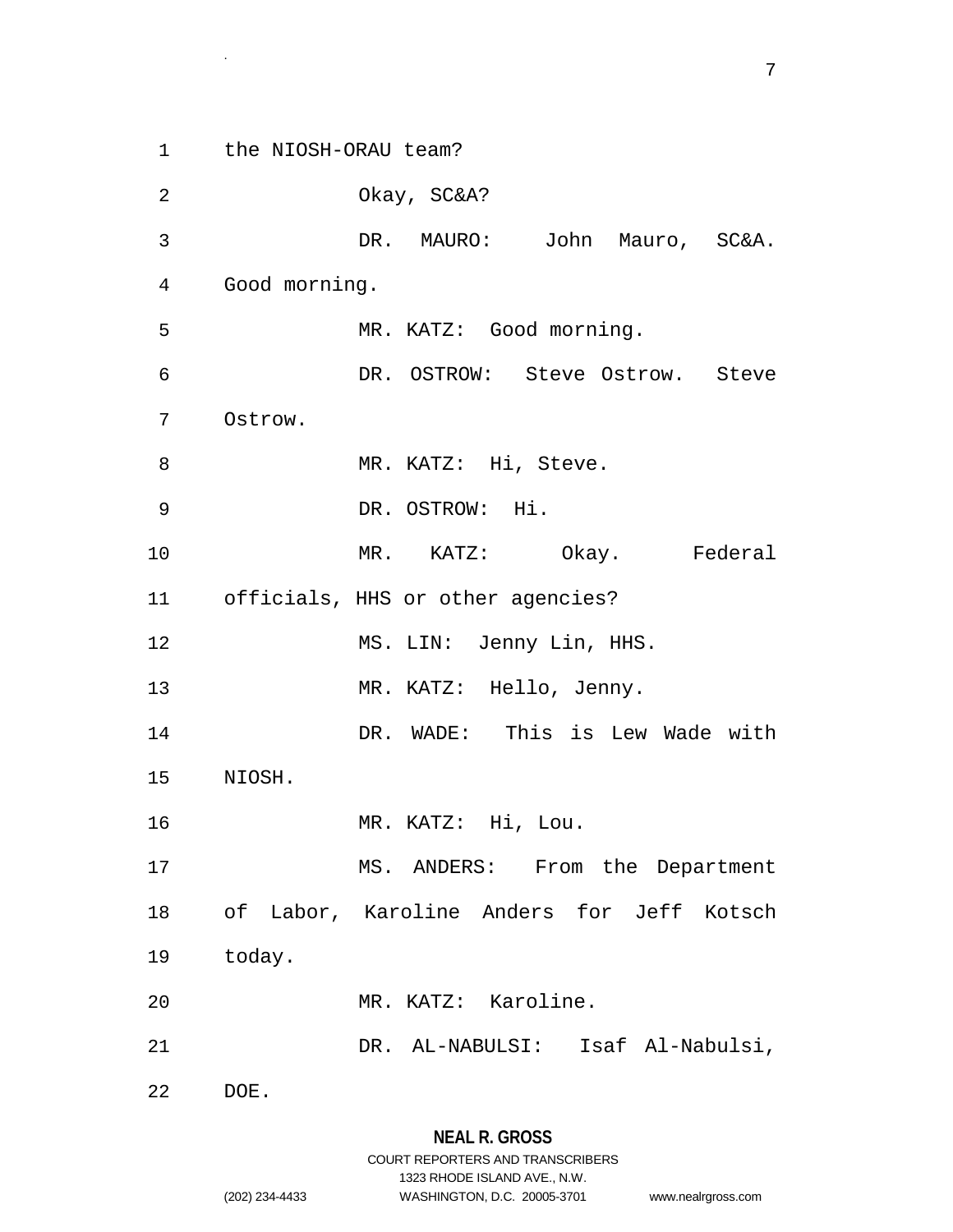1 MR. KATZ: Welcome. 2 And there's no public comment 3 session, but any members of the public 4 listening in who want to register their 5 attendance? 6 MS. BARRIE: This is Terrie Barrie 7 with ANWAG. 8 MR. KATZ: Welcome, Terrie. 9 MS. BARRIE: Good morning. 10 MR. KATZ: Very good. Now let me 11 just remind everyone on the line now to please 12 mute your phone except when you're addressing 13 the group. 14 Use \*6 if you don't have a mute 15 button to mute your phone, and then \*6 again 16 will take you off mute. 17 And I will sort of go right into 18 the next section, which is recording absentee 19 Member votes. 20 DR. MAKHIJANI: Ted, before you 21 start that, this is Arjun. I just got on the 22 line, SC&A.

#### **NEAL R. GROSS**

.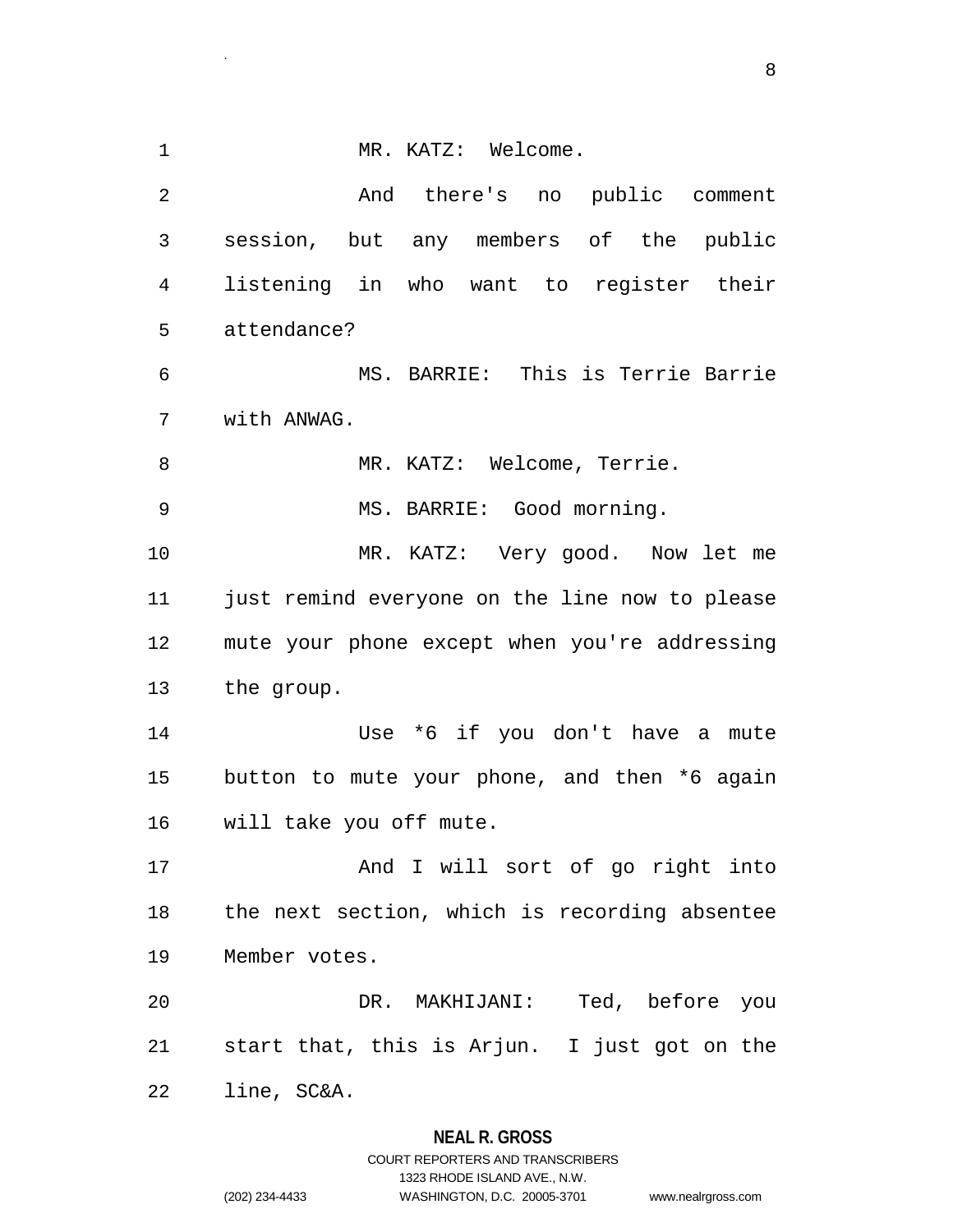1 MR. KATZ: Great. Welcome, Arjun. 2 DR. MAKHIJANI: Thank you. Thank 3 you. 4 MR. KATZ: Thank you. 5 Okay, Board votes. At the last

6 meeting in Augusta, we had some absences, and 7 the procedure of the Board is to collect all 8 votes before completing the action, and we 9 have done so. So let me run through those 10 votes as they came in.

11 There's someone on the line who's 12 not on mute. If you could just mute your 13 phone, \*6, thank you.

14 So we have Dr. Lockey was absent 15 for a number of the votes, and I'll run down 16 his votes. All the votes came in by March 17 18th. And Dr. Lockey's, for those that he had 18 missed, were a yes on Chapman, making the 19 final vote 11 in favor, 5 against. A yes on 20 Dow, making the final vote 15 yes, 1 no. A 21 yes on Wah Chang, that's 16 or unanimous in 22 favor. A yes on Grand Junction, that's again

#### **NEAL R. GROSS**

.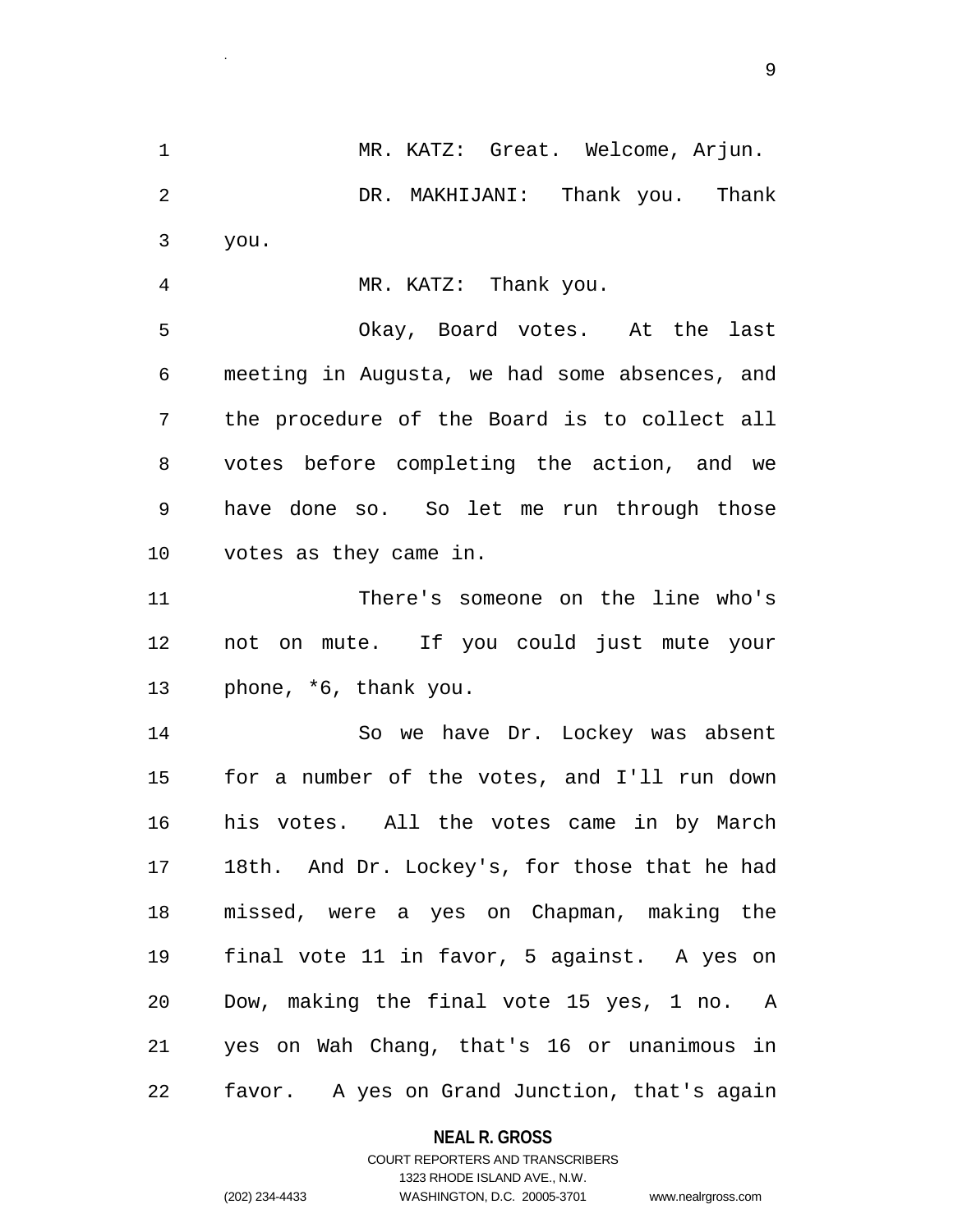1 16 unanimous in favor. A yes on Bliss & 2 Laughlin, 16 unanimous. A yes on Norton, 3 that's 15 in favor, unanimous, one recusal. 4 And yes on Vitro, 16 unanimous again. 5 Mr. Griffon also -- he missed two 6 votes. He missed Chapman, where he voted no, 7 and he voted yes for Wah Chang. 8 And then finally, Mr. Schofield 9 missed the vote on the last day for Vitro, and 10 he voted yes. And that concludes the votes 11 for the February Board meeting. 12 Thank you, Jim. 13 MS. LIN: Ted? 14 MR. KATZ: Yes. 15 MS. LIN: This is Jenny. There 16 were separate votes taken for Wah Chang? Can 17 you report those votes as well? 18 MR. KATZ: There were separate 19 votes taken for Wah Chang. 20 MS. LIN: There were two actions 21 taken for Wah Chang. 22 MR. KATZ: Okay, let me --

> **NEAL R. GROSS** COURT REPORTERS AND TRANSCRIBERS

> > 1323 RHODE ISLAND AVE., N.W.

.

(202) 234-4433 WASHINGTON, D.C. 20005-3701 www.nealrgross.com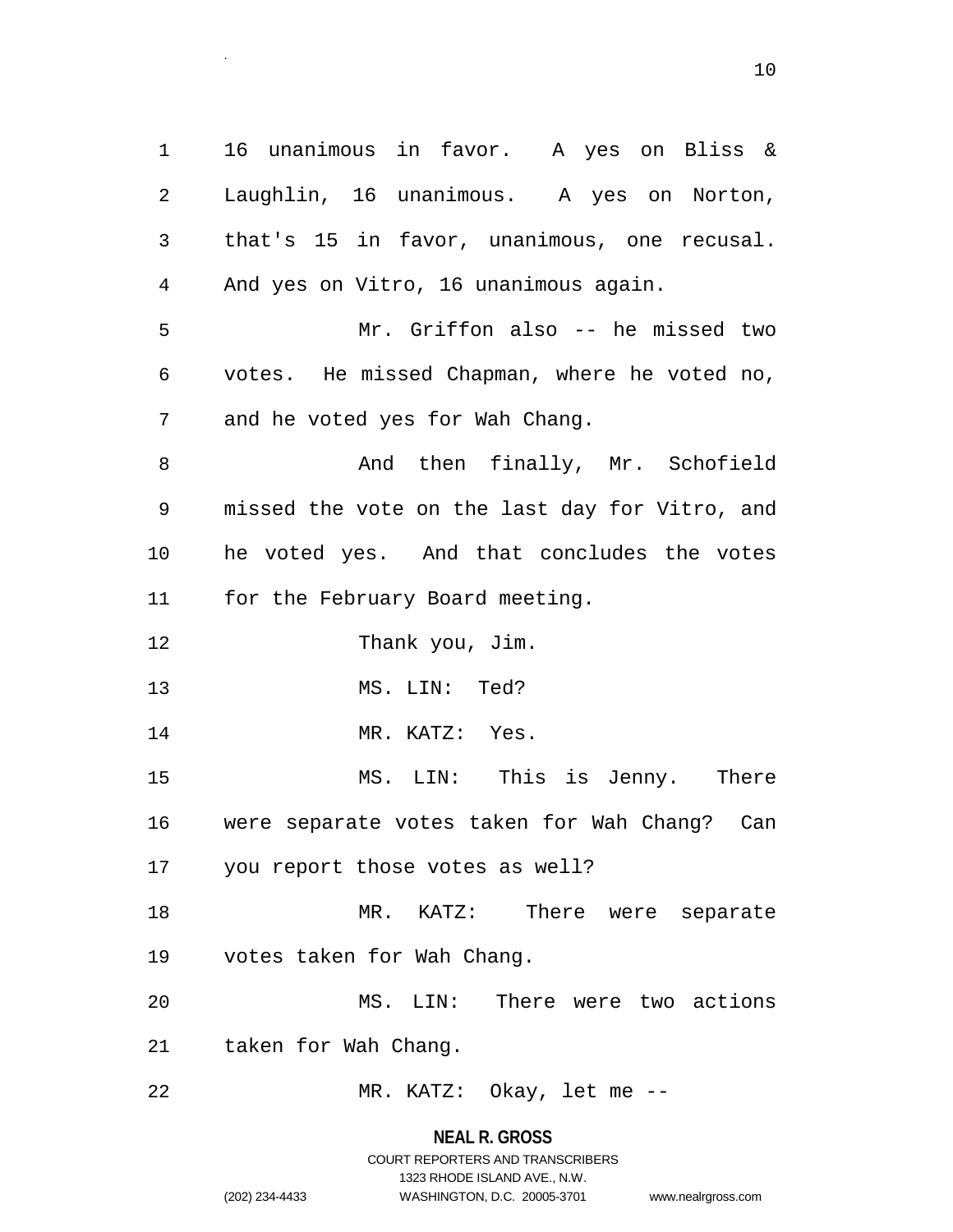1 MEMBER LEMEN: Ted? 2 MR. KATZ: Yes? 3 MEMBER LEMEN: This is Dick. I'm 4 on. 5 MR. KATZ: Oh, welcome. Welcome, 6 Dick. 7 So, Jenny, I don't have that 8 before me right now -- 9 MS. LIN: Okay, great. 10 MR. KATZ: -- to address that. 11 Thank you. 12 CHAIRMAN MELIUS: Okay. Thanks, 13 Ted. 14 Lew, do you want to give us an 15 update on the NIOSH 10-Year Program Review? 16 DR. WADE: Sure, Jim. I'll be 17 brief. 18 You know, we're proceeding 19 according to the plan that I shared with you 20 at the February meeting although I'm a little 21 bit less certain of my ability to meet that 22 plan, but we're still proceeding according to

#### **NEAL R. GROSS**

#### COURT REPORTERS AND TRANSCRIBERS 1323 RHODE ISLAND AVE., N.W. (202) 234-4433 WASHINGTON, D.C. 20005-3701 www.nealrgross.com

.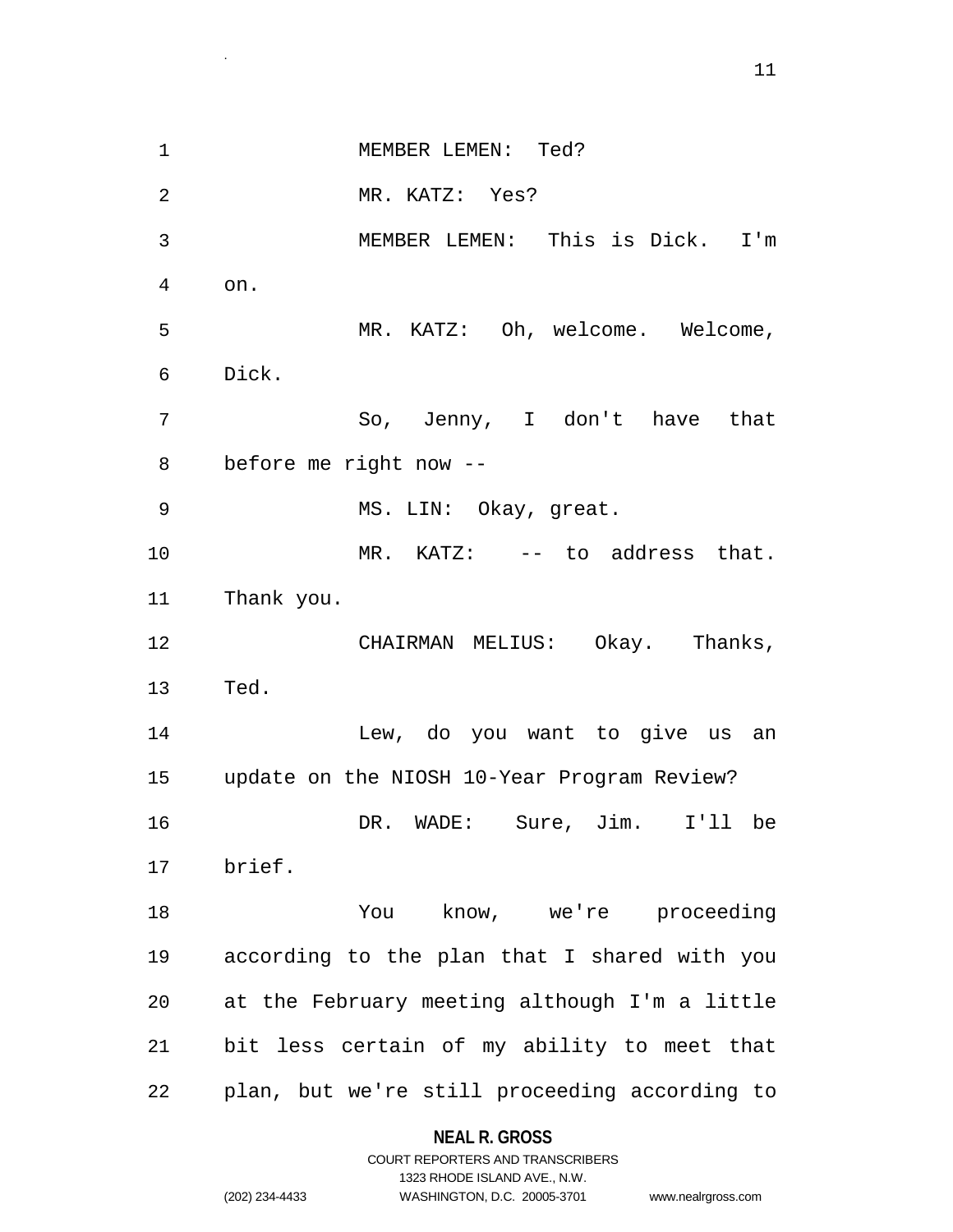1 it.

.

| 2              | If you remember, that plan was to             |
|----------------|-----------------------------------------------|
| $\mathfrak{Z}$ | have before the Board, before its next face-  |
| 4              | to-face meeting in May, updated copies of all |
| 5              | five of the Phase 1 reports. They'll be as    |
| 6              | updated as they've been by the authors and    |
| 7              | approved by the system for release.           |
| 8              | I'd also like to have before you a            |
| 9              | list of all of the recommendations that have  |
| 10             | resulted from those five reports. And I would |
| 11             | await, you know, the Board input on the       |
| 12             | content of those five reports and the         |
| 13             | recommendations.                              |
| 14             | one issue that I've been --<br>The            |
| 15             | until we have a Board discussion, it was Dr.  |
| 16             | Richardson's issue that started with the fact |
| 17             | that the science review did not look at the   |
| 18             | science behind Probability of Causation.      |
| 19             | Before we decide how to move on               |
| 20             | that, I would be interested in a discussion   |
| 21             | with the Board to get a sense of what the     |
| 22             | Board's actions are likely to be on that      |

**NEAL R. GROSS**

# COURT REPORTERS AND TRANSCRIBERS 1323 RHODE ISLAND AVE., N.W. (202) 234-4433 WASHINGTON, D.C. 20005-3701 www.nealrgross.com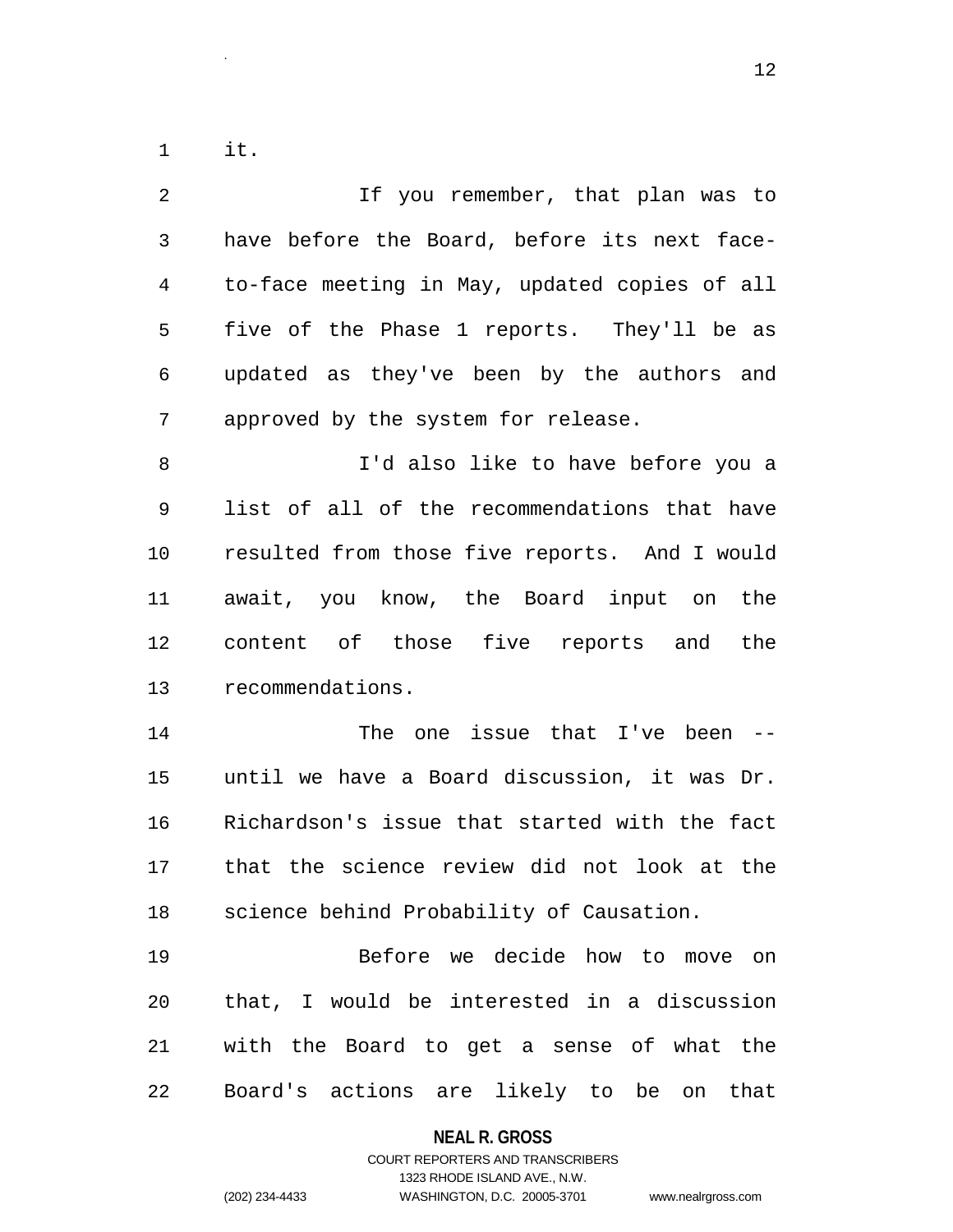1 issue.

.

| 2              | So we're on track. Again, the                    |
|----------------|--------------------------------------------------|
| $\mathfrak{Z}$ | meeting is approaching, and I don't have all     |
| 4              | the pieces in hand, yet, but we're working to    |
| 5              | have them. And then, Jim, we're also prepared    |
| 6              | to do anything you would like us to do in May    |
| 7              | as the Board begins to delve into more detail    |
| 8              | in some of the Phase 1 reports.                  |
| 9              | CHAIRMAN MELIUS: Okay, thanks.                   |
| 10             | And, Lew, if you're going to stay on the line,   |
| 11             | we'll sort of hold that discussion -- one of     |
| 12             | our last items is the May meeting agenda, and    |
| 13             | we can cover it there because it also depends    |
| 14             | somewhat on how much time's available, so.       |
| 15             | DR. WADE: I'll be with you until                 |
| 16             | $1:00$ , Jim. Do you have a sense $-$ - I assume |
| 17             | you'll --                                        |
| 18             | CHAIRMAN MELIUS: I think we'll be                |
| 19             | finished by 1:00.                                |
| 20             | DR. WADE: Okay. Thank you.                       |
| 21             | CHAIRMAN MELIUS: Any Board                       |
| 22             | Members that have questions for Lew?             |

**NEAL R. GROSS**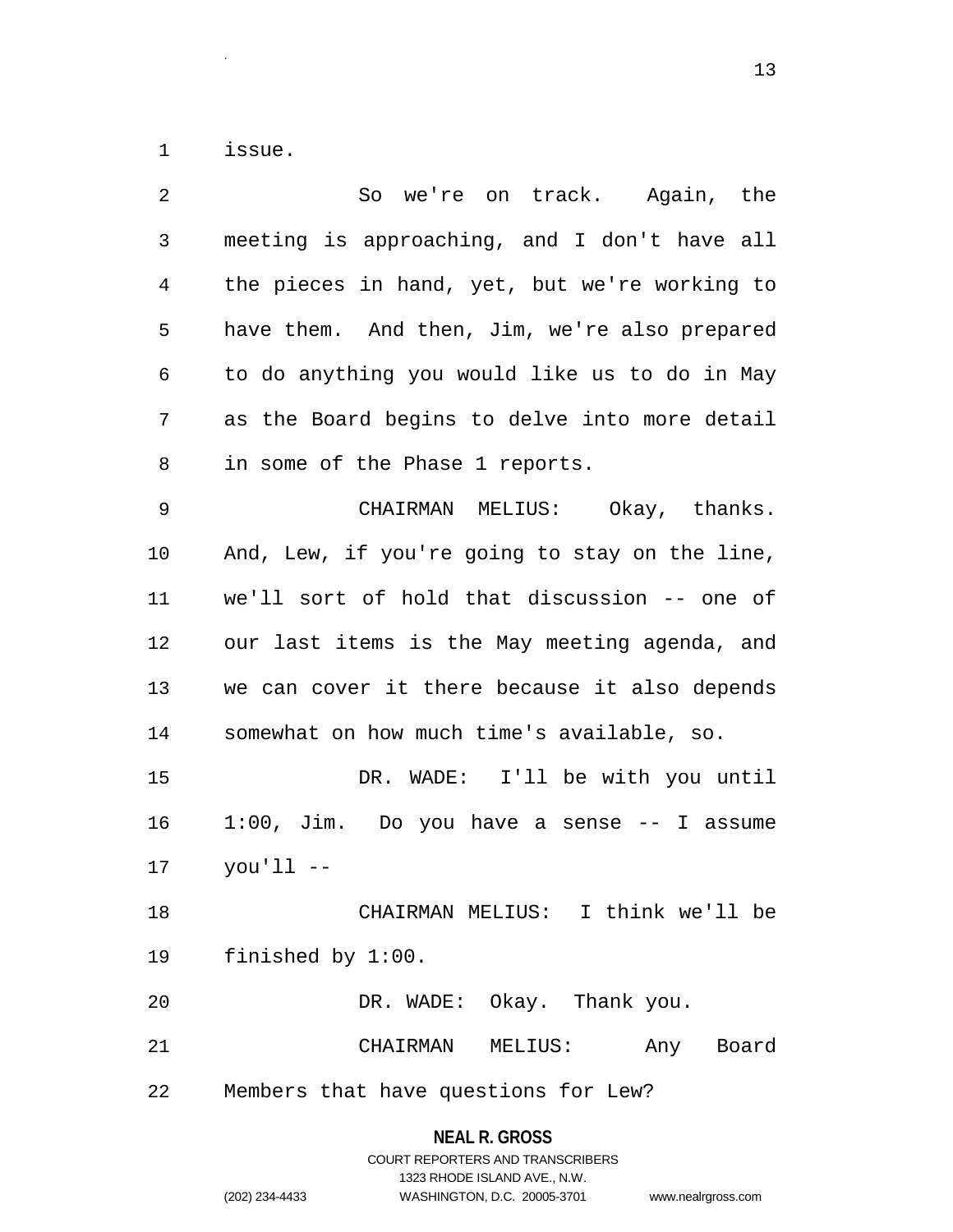1 MEMBER MUNN: Yes. This is Wanda, 2 I have one.

.

3 Lew, is the report that we can 4 access online where you are right now, or is 5 there more extensive information? Is there 6 additional information or different 7 information than what we have on the screen 8 when we pull that up?

9 DR. WADE: Well, if you pull up 10 one of the five reports, Wanda, what you have 11 is the latest released version. The authors 12 are working on some of the comments that were 13 received at the website, and it's my hope to 14 have updated reports to you.

15 When we do update, I'll send an 16 email to each Board Member letting you know 17 that there's a later version available. So 18 what you see is what you've got until we have 19 more to share with you, and we'll let you know 20 of that occurrence.

21 MEMBER MUNN: All right. So that 22 what, about 34-page draft that we see, is the

**NEAL R. GROSS**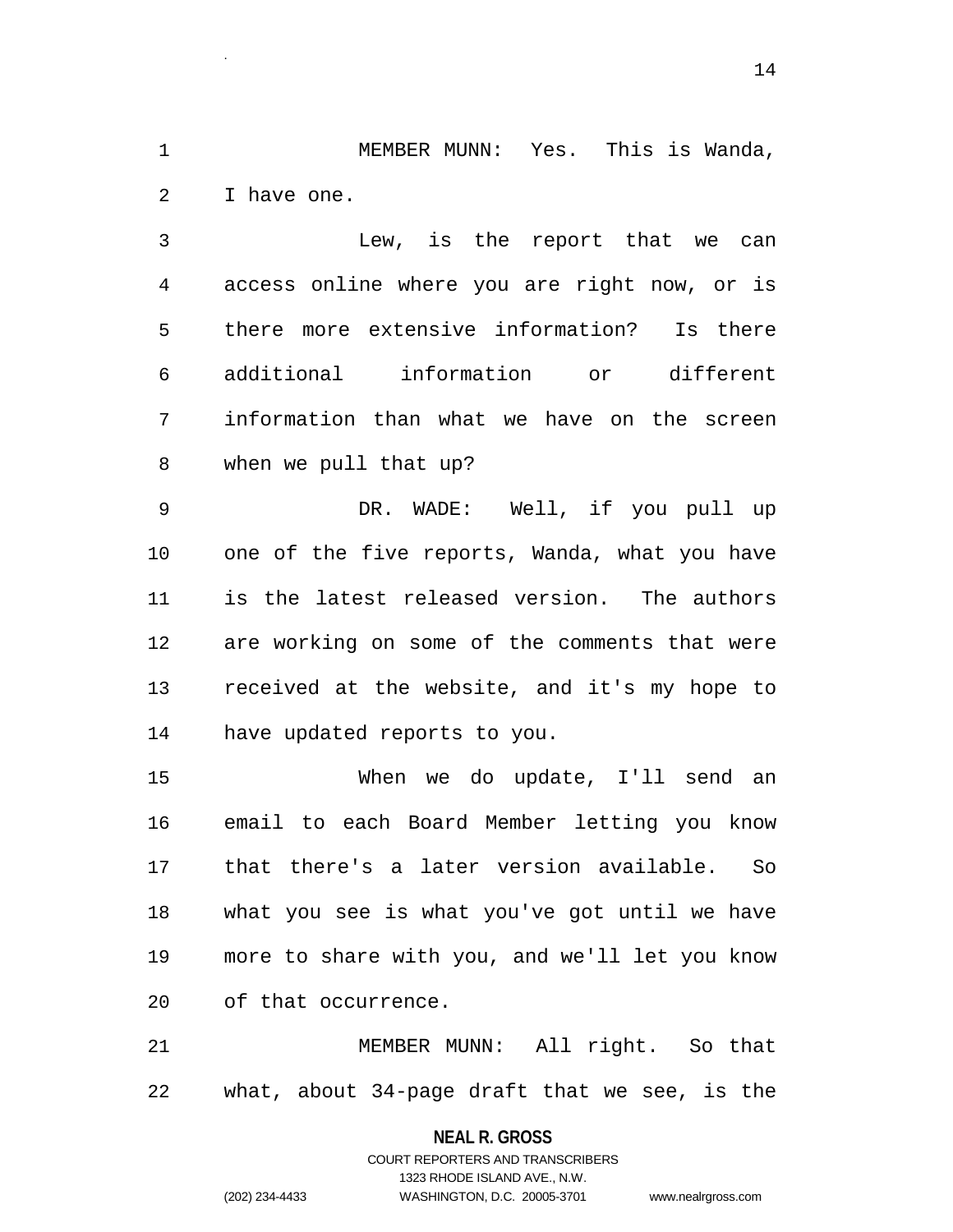1 bones and meat of what we're going to expect, 2 right?

.

3 DR. WADE: No, there are five 4 reports. There's a --

5 MEMBER MUNN: Yes, this is just 6 the first of the first one that I'm looking 7 at. I just wanted to make sure that those had 8 not been significantly revised and that I had 9 missed it. All right.

10 DR. WADE: There's a report on 11 individual dose reconstruction -- all of those 12 reports you have, there's a report on the 13 quality of science.

14 MEMBER MUNN: Yes.

15 DR. WADE: You have the latest 16 version. They are being worked based upon 17 comments.

18 MEMBER MUNN: All right. Thank 19 you.

20 CHAIRMAN MELIUS: I would just add 21 that, you know, individual Board Members, you 22 know, can do comments regarding those reports,

#### **NEAL R. GROSS**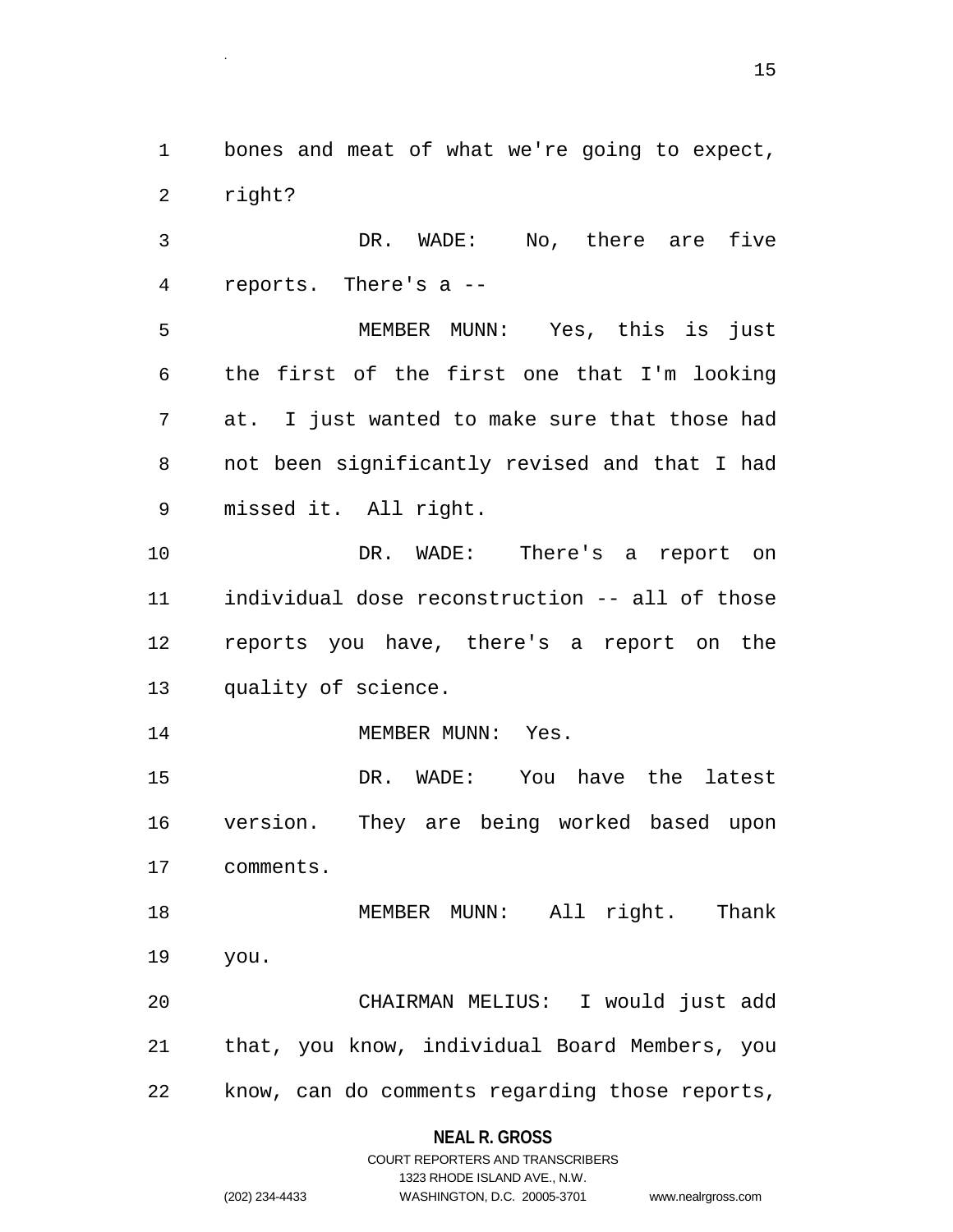1 so --

.

2 DR. WADE: We have a number from 3 some Board Members, and you know, we're 4 working hard to include the suggestions made 5 by Board Members. 6 CHAIRMAN MELIUS: Okay. Any other 7 Board Members with questions for Lew? 8 Okay. Next, we'll hear from LaVon 9 Rutherford, the Special Exposure Cohort 10 Petition status update. 11 MR. RUTHERFORD: All right. Thank 12 you, Dr. Melius. 13 We have a pretty light load for 14 the SEC presentation schedule for the May 15 Board meeting. We had hoped to get an 83.14 16 completed from our review of the SEC Class 17 Definitions in time for the meeting, but we 18 had to push that back a little. We will be 19 presenting those 83.14s at the August meeting. 20 As for the May meeting, we will be 21 presenting evaluations for Sandia National Lab 22 and Hanford. The Sandia National Lab is an

> **NEAL R. GROSS** COURT REPORTERS AND TRANSCRIBERS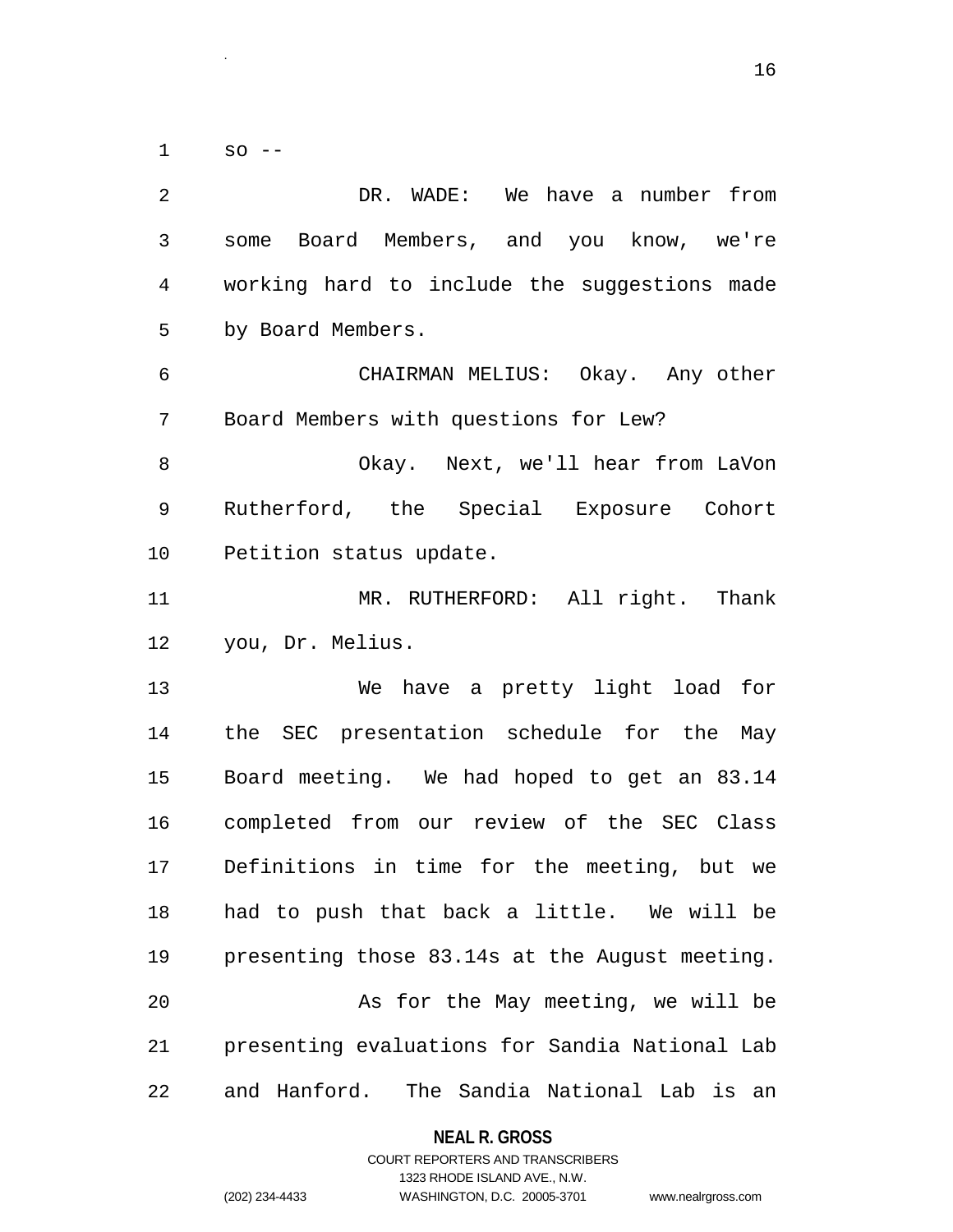1 83.13. The petitioner had proposed a Class 2 for all employees who worked within the 3 reactor division of Sandia National Lab from 4 January 1, 1957, through December 31st of 5 1962.

.

6 Recognize that if a Class is 7 recommended, we do not necessarily recommend 8 the Class proposed by the petitioner. We 9 adjust the Class based on our feasibility 10 findings. So, just, I know the Board knows 11 that, but any of the public listening.

12 We anticipate getting this report 13 to the Advisory Board late next week.

14 Hanford, this is an 83.13 as well. 15 This petition actually is within the time 16 period which is under the Hanford Work Group 17 review now. However, the issue associated 18 with this petition was not addressed under the 19 previous petition, nor has the Work Group 20 really looked at this issue.

21 The petitioner proposed Class is 22 all personnel who were internally monitored

> **NEAL R. GROSS** COURT REPORTERS AND TRANSCRIBERS

> > 1323 RHODE ISLAND AVE., N.W.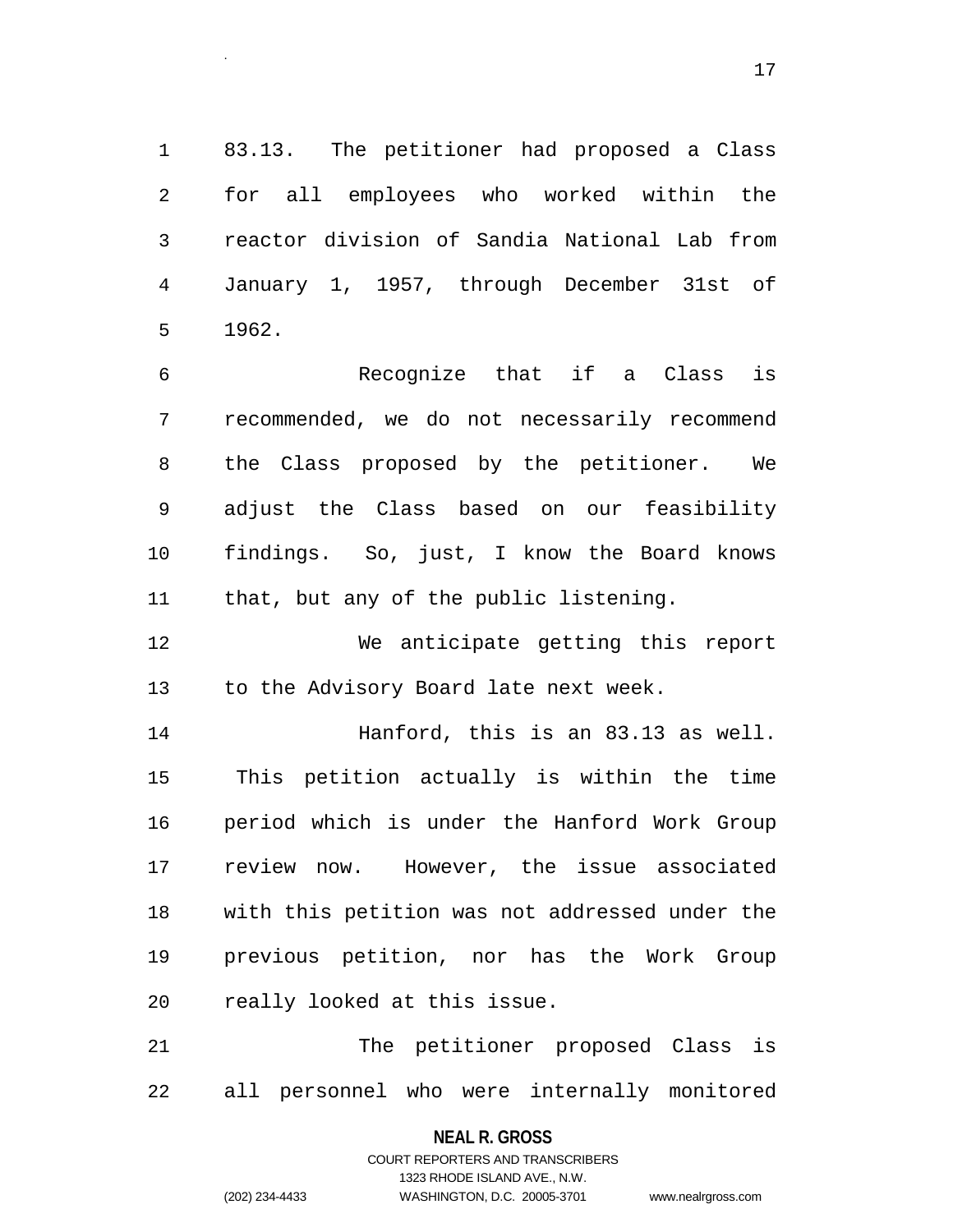1 and who worked at the plutonium finishing 2 plant in the 200 area at the Hanford site from 3 January 1, 1987, through December 31st, 1989. 4 Again, we anticipate getting this

.

5 report to the Advisory Board late next week. 6 Those are the only new petitions we will be 7 presenting.

8 We will be providing the SEC Work 9 Group and the rest of the Board a revised 10 petition evaluation for GE Evendale. This is 11 an 83.13 -- or 83.14, excuse me. We 12 originally presented our Evaluation Report at 13 the Advisory Board meeting in February of 14 2010.

15 At that time, the Advisory Board 16 requested that we pursue additional 17 information to determine whether it would 18 feasible to limit the Class based on specific 19 buildings, or if we could identify the 20 specific work force.

21 Since that time, we have uncovered 22 enough additional information and

## **NEAL R. GROSS** COURT REPORTERS AND TRANSCRIBERS

1323 RHODE ISLAND AVE., N.W.

(202) 234-4433 WASHINGTON, D.C. 20005-3701 www.nealrgross.com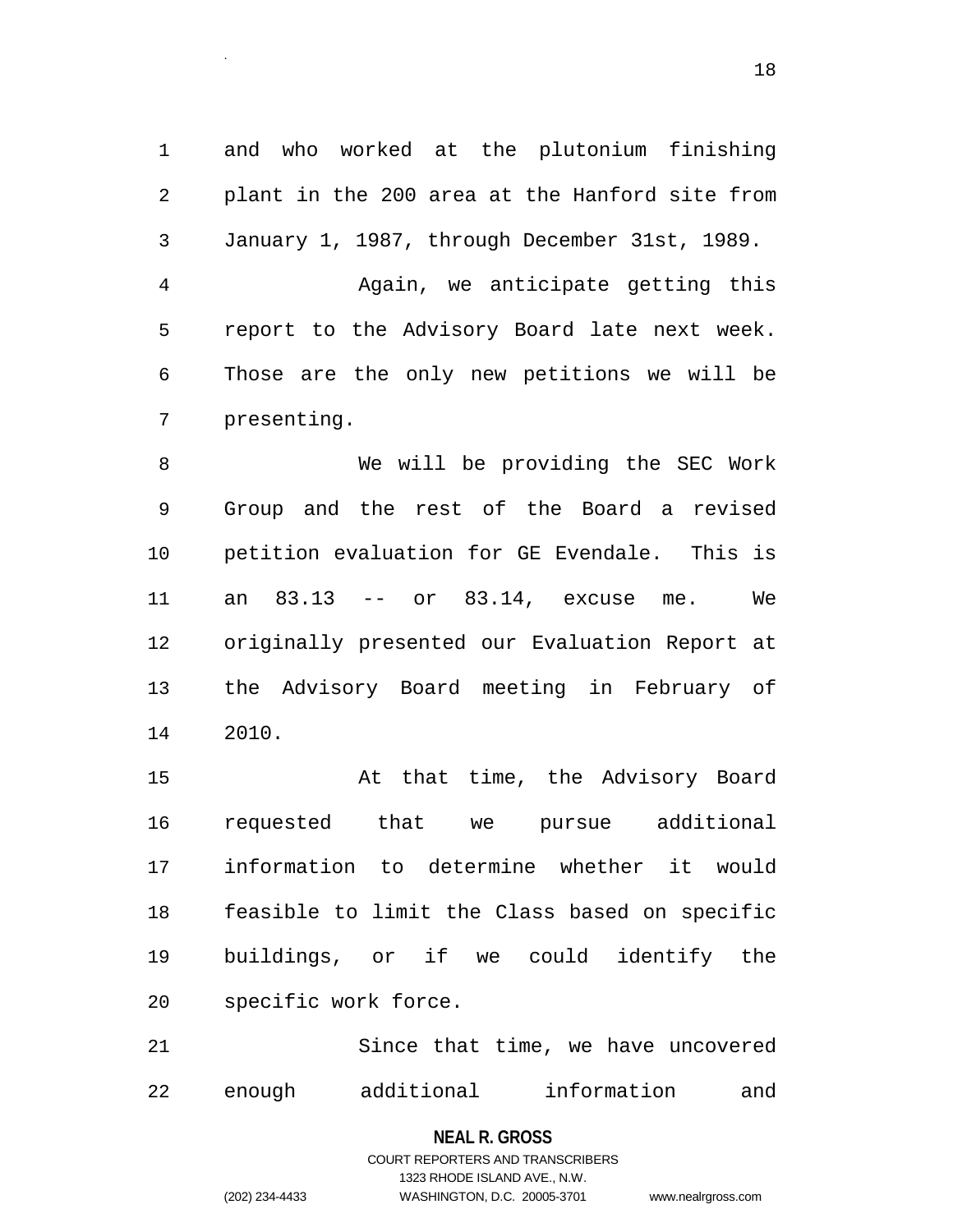1 documentation and data that we felt we should 2 revise our original evaluation to include this 3 information. However, our revision does not 4 change our original conclusion. I want to 5 point that out.

.

6 We anticipate having this revision 7 to the Advisory Board -- or to the Work Group 8 and Advisory Board late next week as well. 9 And that's about it for the May meeting.

10 CHAIRMAN MELIUS: Okay. Questions 11 for LaVon from Board Members?

12 MEMBER LOCKEY: Hey, Jim. Jim 13 Lockey, I was able to join you.

14 CHAIRMAN MELIUS: Okay. Welcome, 15 Jim. Thanks.

16 **Any questions for LaVon?** 

17 Okay. Next item on our agenda is 18 the Work Group and Subcommittee update. And 19 let me just start off by saying that the SEC 20 Evaluation Work Group will -- currently in the 21 process of scheduling a meeting to review the 22 updated General Electric report, so we will -

> **NEAL R. GROSS** COURT REPORTERS AND TRANSCRIBERS

1323 RHODE ISLAND AVE., N.W. (202) 234-4433 WASHINGTON, D.C. 20005-3701 www.nealrgross.com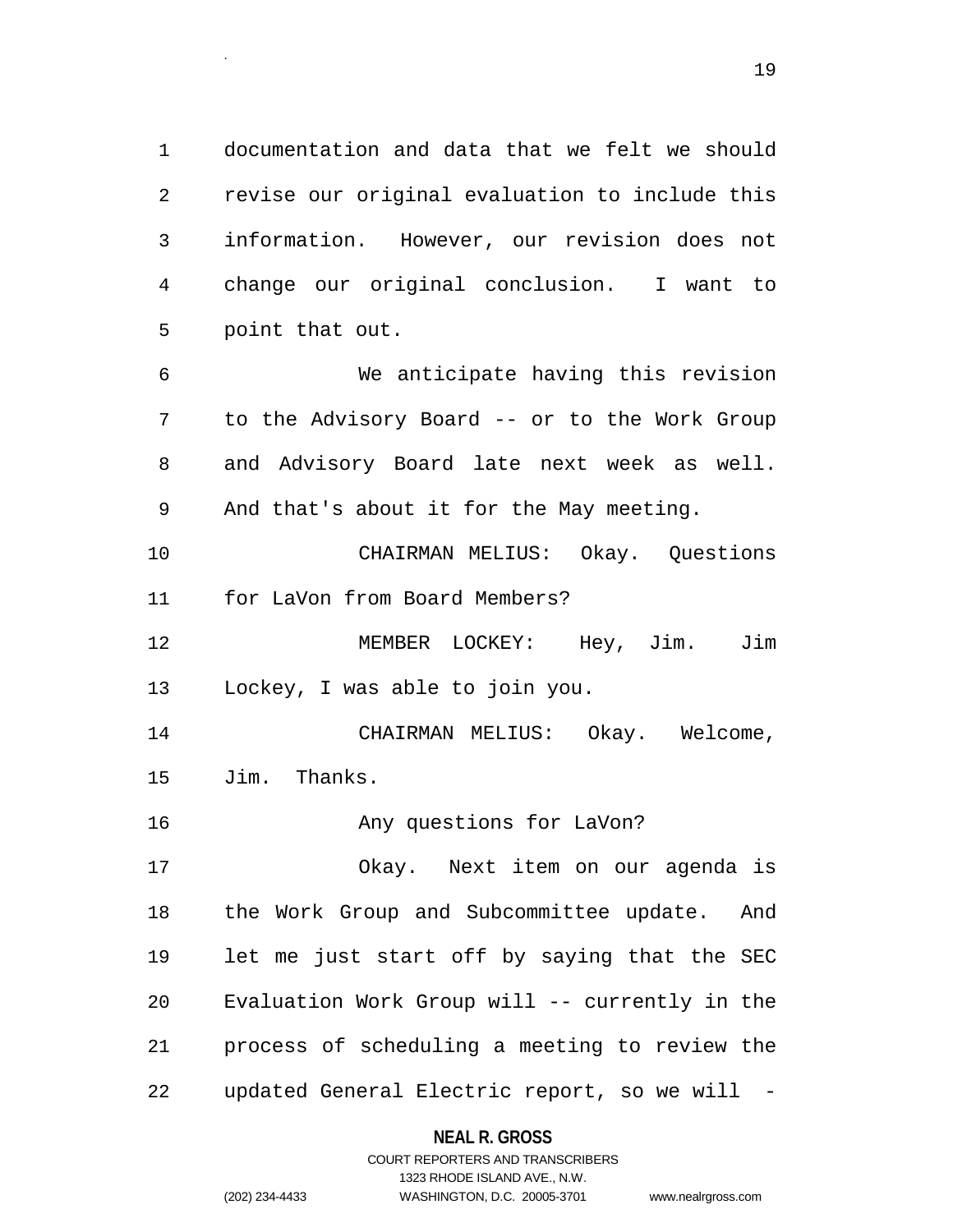1 - Evaluation Report.

.

2 So we expect that we'll have that 3 meeting before our May meeting, and we'll be 4 able to report back as part of the 5 presentation discussion on the new Evaluation 6 Report at the May meeting. 7 Any other Work Group or 8 Subcommittee Chairs that wish to provide 9 updates? 10 MEMBER MUNN: This is Wanda. I 11 can give you a report on Procedures, if you'd 12 like. 13 CHAIRMAN MELIUS: Yes. 14 MEMBER MUNN: The Subcommittee on 15 Procedures met last March 22nd in Cincinnati. 16 We had, as usual, a very full agenda, 17 including the first 14 of the two-page 18 summaries for our archive that SC&A had 19 provided for us and which we covered in 20 considerable detail. 21 Those will be complete with only 22 minor revisions now. A few grammatical

**NEAL R. GROSS**

COURT REPORTERS AND TRANSCRIBERS 1323 RHODE ISLAND AVE., N.W. (202) 234-4433 WASHINGTON, D.C. 20005-3701 www.nealrgross.com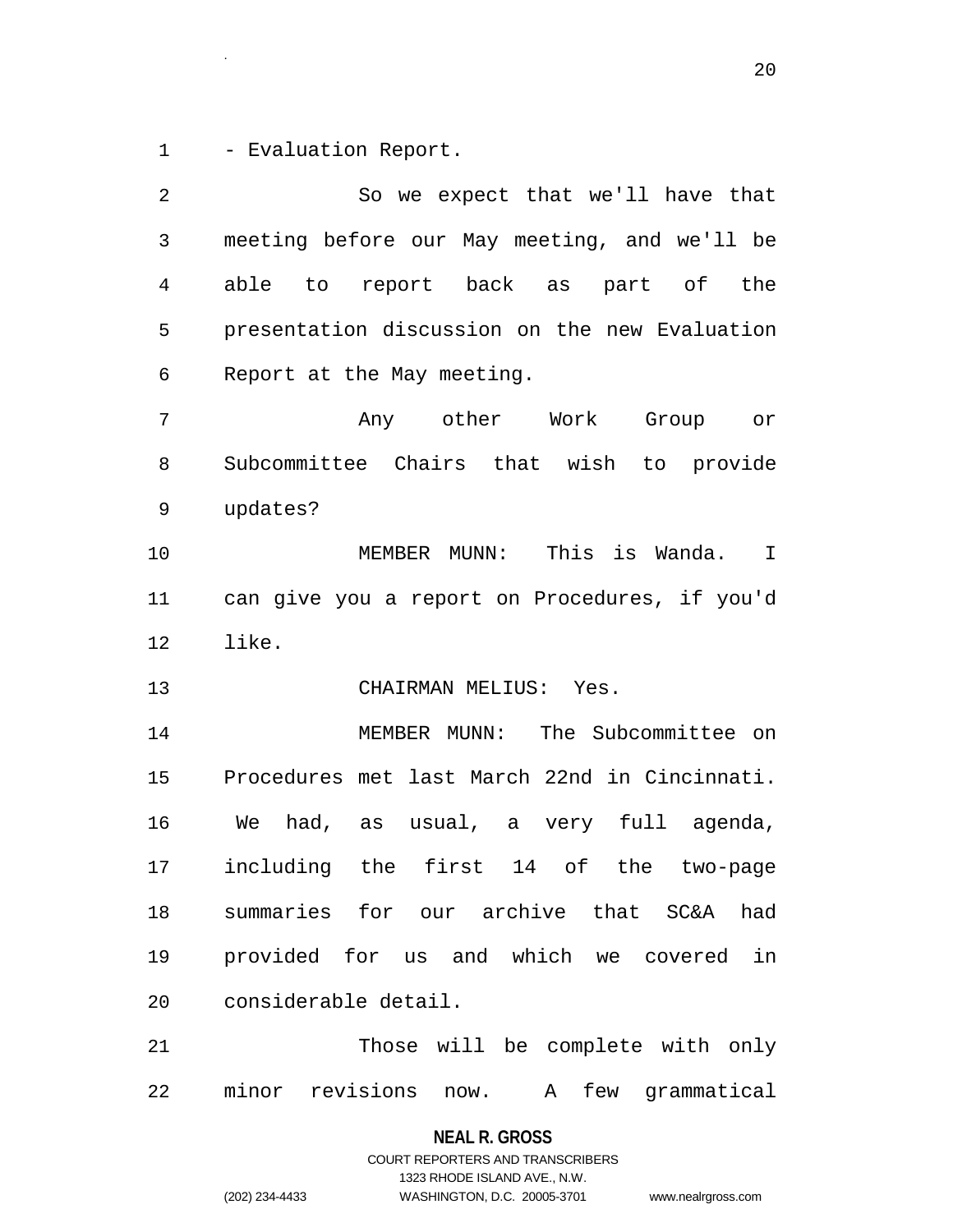1 changes will be made, and then they'll be 2 provided to NIOSH for them to arrange a spot 3 on the web so that we can get those -- that 4 entire file loaded and available for public 5 perusal.

.

6 We were able to close several 7 items, a couple from OTIB-21, and we had a few 8 items that -- as always, we have carryover 9 items that are still being worked on. There - 10 - we expect at least half of those carryover 11 items to be addressed at our next meeting.

12 We continue to move forward with 13 issues on our database. As you know, this 14 most recent change and expansion of our 15 capability is providing some software 16 challenges, I think.

17 But we -- and as a result, we were 18 not able to use the database in its electronic 19 form as we have been accustomed to in the past 20 during that meeting.

21 But we see progress being made, 22 additional information being incorporated.

> **NEAL R. GROSS** COURT REPORTERS AND TRANSCRIBERS

> > 1323 RHODE ISLAND AVE., N.W.

(202) 234-4433 WASHINGTON, D.C. 20005-3701 www.nealrgross.com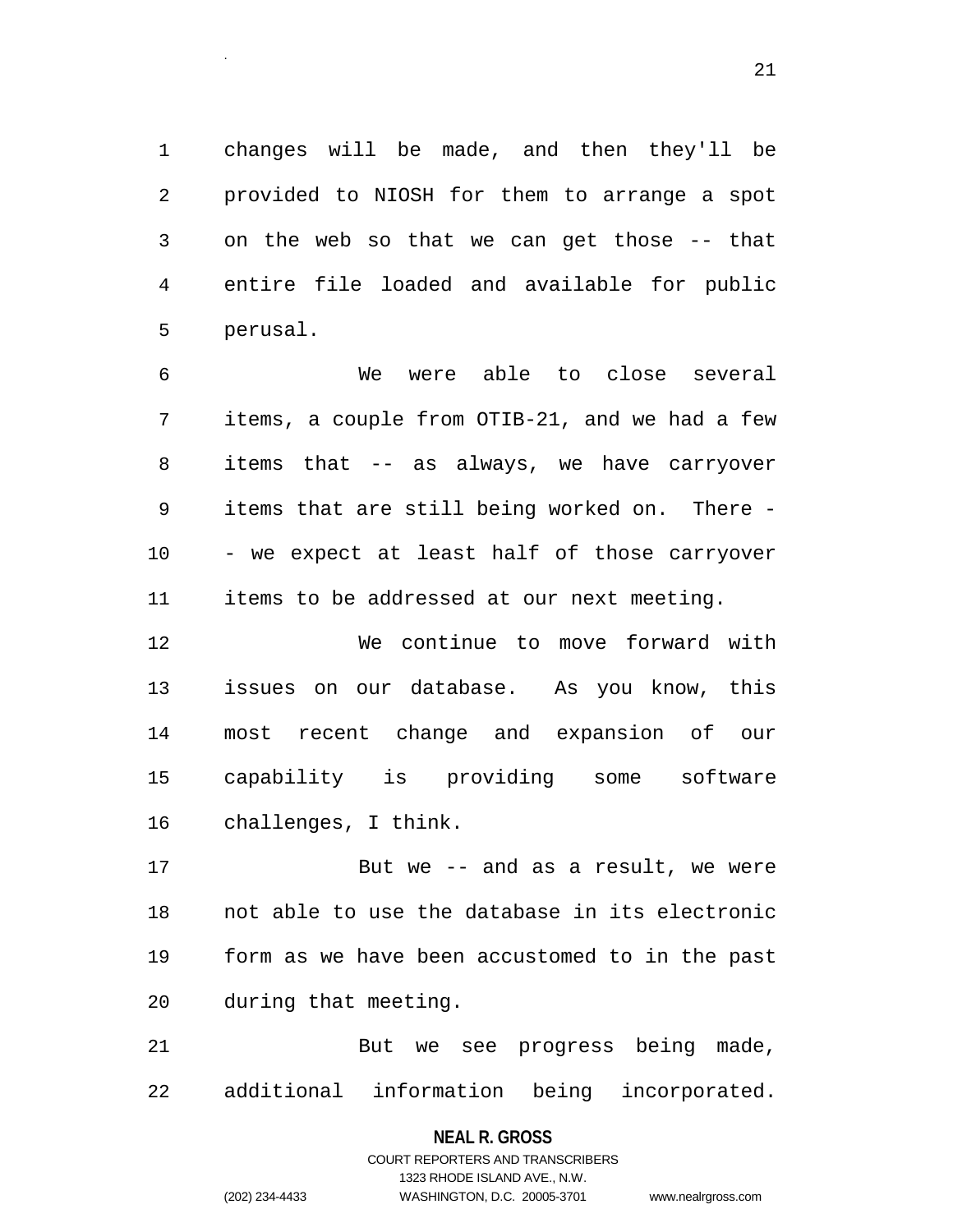1 And our primary concern right now is that the 2 database be able to link back to original 3 documents, so that anyone who is trying to 4 attempt the full history of what has 5 transpired with an issue will be able to move 6 from one document to the other without total 7 confusion.

8 We anticipate spending the first 9 part of our next upcoming meeting with active 10 training on how to use the new aspects of the 11 database that should be available to us by 12 that time.

13 We were unable to schedule a 14 meeting in the usual period that we would 15 have. Normally, we like to meet every six 16 weeks to two months, but because of the press 17 of other meetings and staff restraints that we 18 have currently, the next meeting will not 19 occur until July.

20 So we will have one or two items 21 that will be transferred from our purview into 22 other Work Groups. There's a PER that needs

**NEAL R. GROSS**

.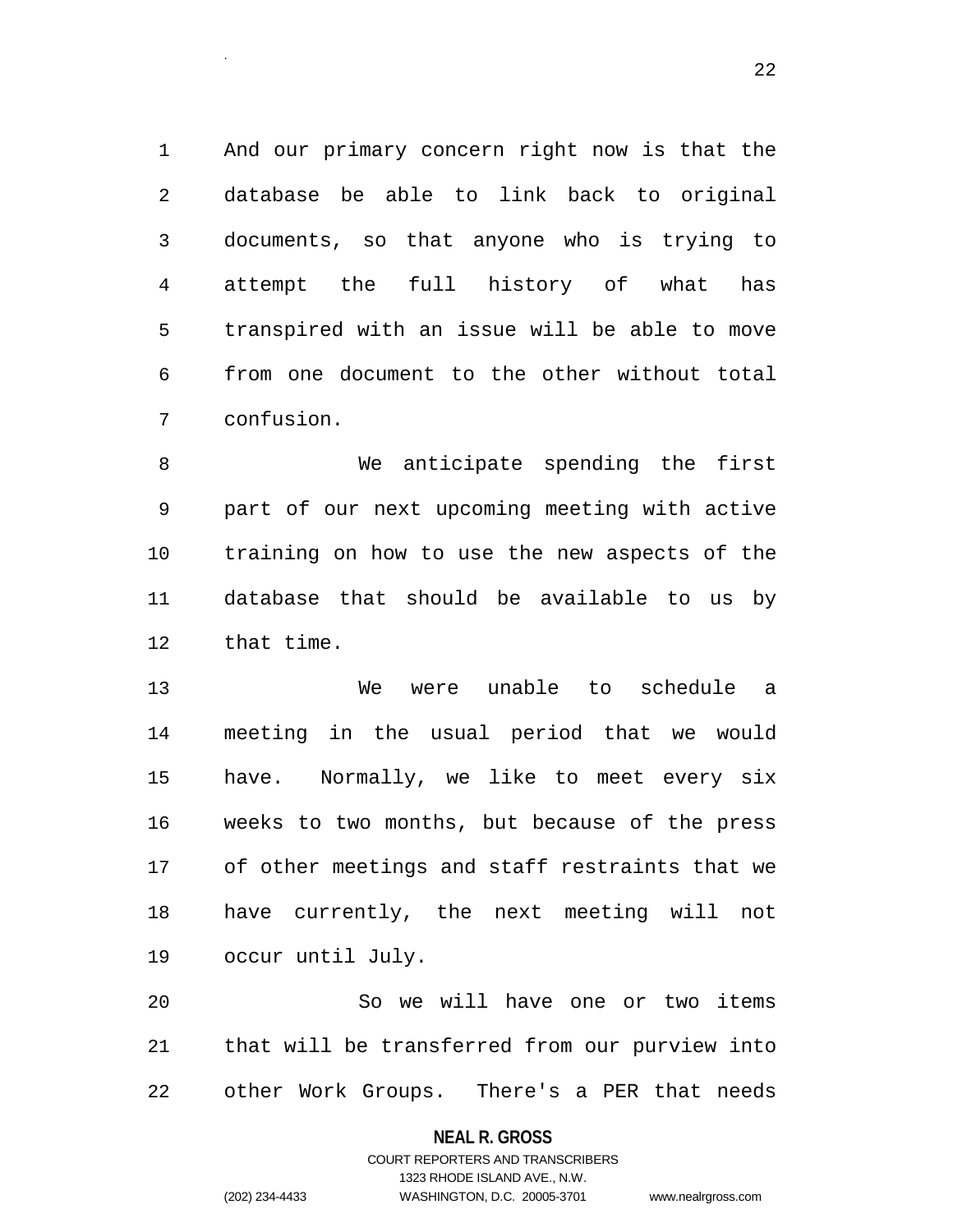1 to go to the Los Alamos Group, and we'll be 2 doing that in the next week or so.

.

3 In the interim, we had a 4 considerable discussion about how to address 5 the PER database, whether to be separate, or 6 whether to incorporate it into this one.

7 Currently -- probably a separate 8 kind of database, since that is a different 9 type of activity than the kinds of 10 programmatic issues that we address in our 11 standard Subcommittee meeting.

12 That is about it for our March 13 22nd meeting.

14 CHAIRMAN MELIUS: Okay. Thank 15 you, Wanda. Any Board Members that have 16 questions for Wanda?

17 Okay. Any other Board Members 18 that would like to report on their 19 Subcommittees or Work Groups?

20 MEMBER ANDERSON: This is Andy. I 21 would just say the 6001 Committee or Work 22 Group is going to meet on May 16th, and it

#### **NEAL R. GROSS**

## COURT REPORTERS AND TRANSCRIBERS 1323 RHODE ISLAND AVE., N.W. (202) 234-4433 WASHINGTON, D.C. 20005-3701 www.nealrgross.com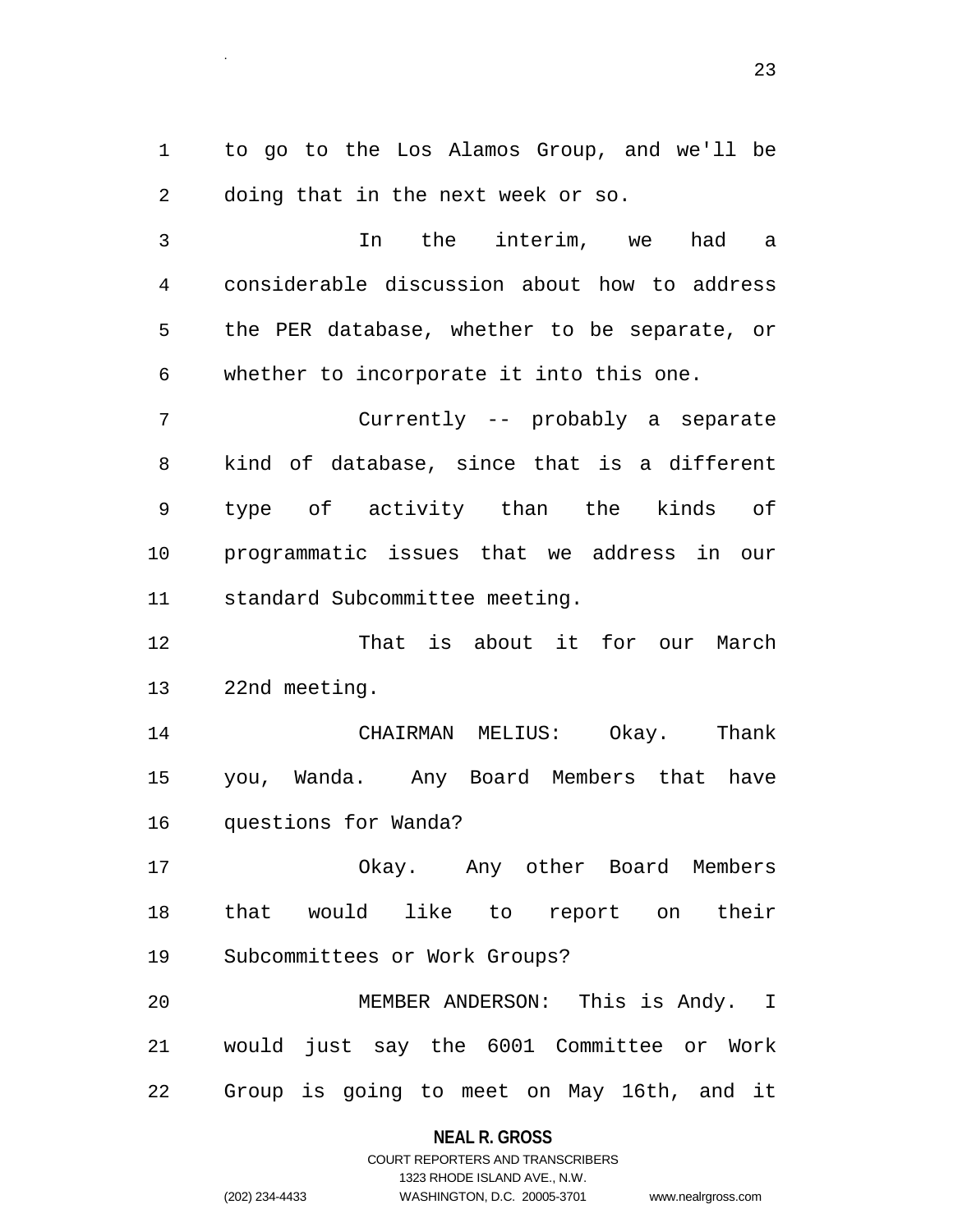1 looks like we've got the -- we will have the 2 information we need, so we're good to go. 3 CHAIRMAN MELIUS: Oh, excellent. 4 Good. Yes, I understand a couple of meetings 5 got postponed because of the threatened 6 shutdown? 7 MEMBER ANDERSON: Yes, exactly. 8 CHAIRMAN MELIUS: Having gone 9 through that in the past -- 10 MEMBER ROESSLER: Jim, this is 11 Gen. 12 CHAIRMAN MELIUS: Yes, go ahead, 13 Gen. 14 MEMBER ROESSLER: An update on 15 Linde. 16 CHAIRMAN MELIUS: Okay. 17 MEMBER ROESSLER: We have a Work 18 Group meeting set for July 7th in Cincinnati 19 for the morning, 9:00 to 12:30. 20 This will be to begin evaluation 21 of SEC 154, which is the Linde period November 22 1st, 1947 through December 31st, 1953.

## **NEAL R. GROSS** COURT REPORTERS AND TRANSCRIBERS

.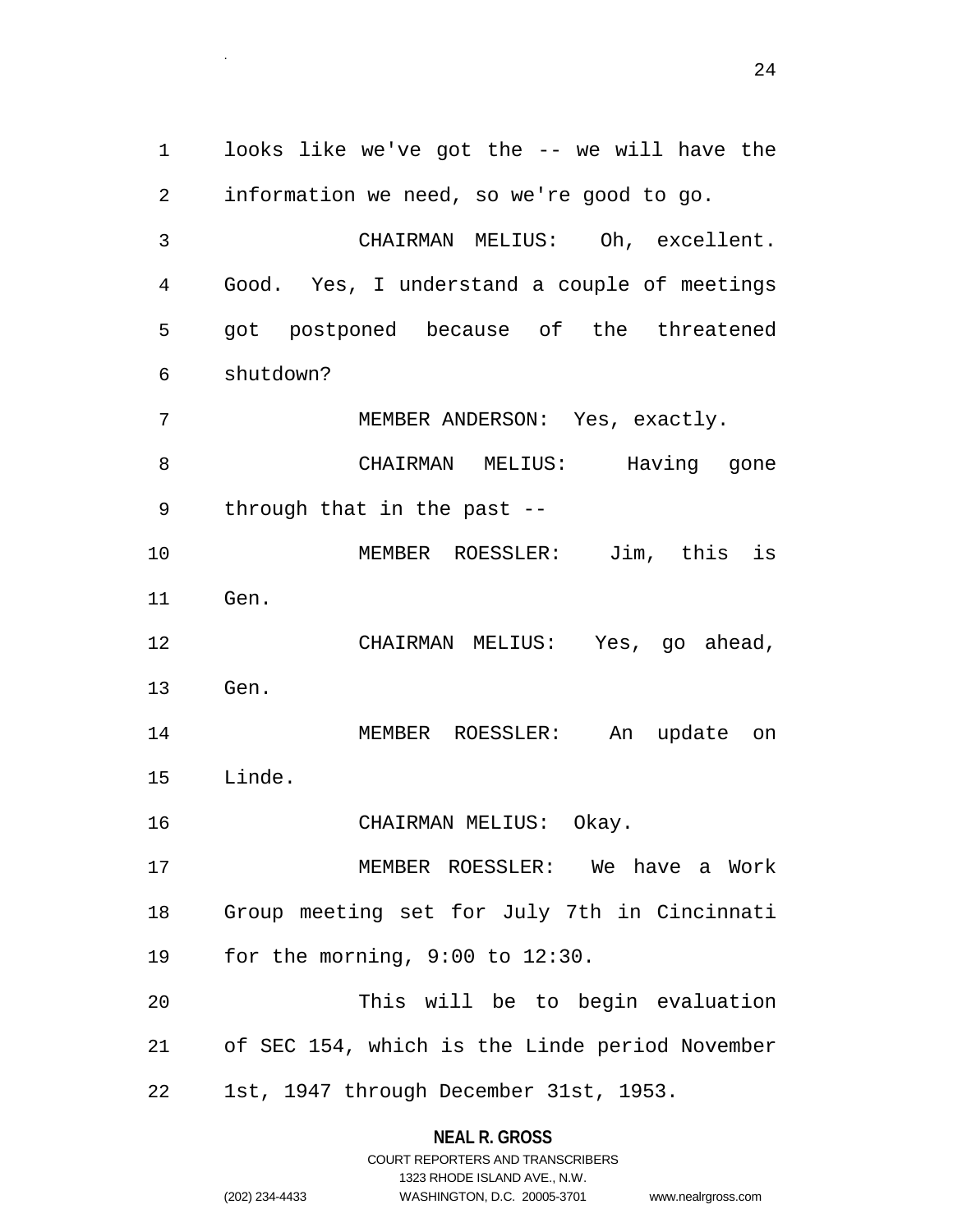1 We have the Evaluation Report that 2 came out in November, and I have a note here 3 from SC&A, and Steve can update me if there 4 are any changes on this, saying that SC&A is 5 aiming to produce a report on the ER by the 6 end of May. And this will leave time for 7 NIOSH to comment and for the Work Group to 8 discuss the issues at our meeting in July. 9 CHAIRMAN MELIUS: Okay. 10 Excellent. Good. Any questions for Gen on 11 Linde? 12 I'd almost forgotten we had 13 another petition there, so. 14 Any other Work Group or 15 Subcommittee Chairs that wish to report? 16 MEMBER ZIEMER: Dr. Melius -- 17 CHAIRMAN MELIUS: Yes. 18 MEMBER ZIEMER: -- Paul Ziemer 19 here. I'll just report briefly. It's sort of 20 a non-report, but General Steel Industries and 21 really TBD-6000 and the General Steel 22 Industries petition, we have not yet scheduled

#### **NEAL R. GROSS**

.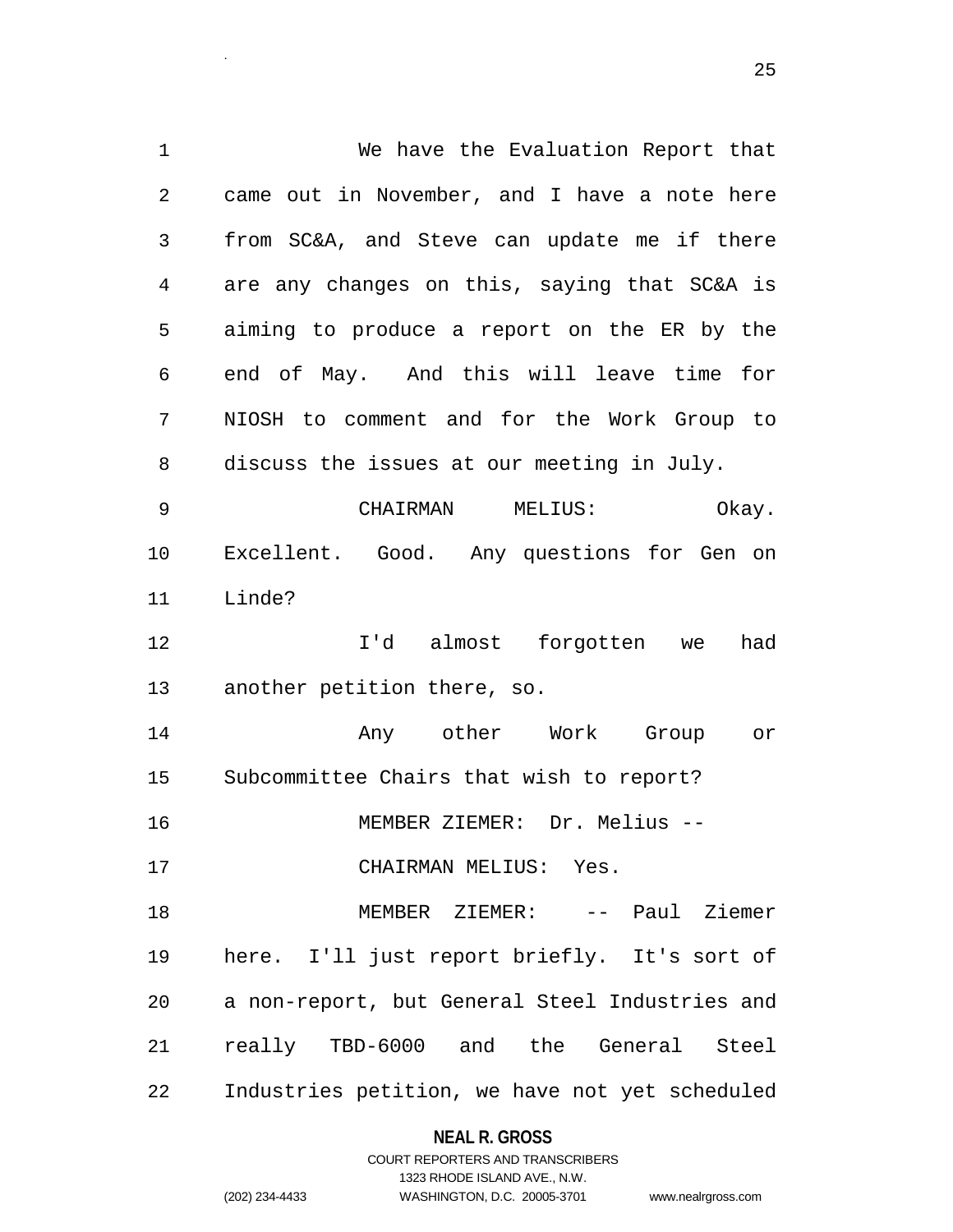1 a Work Group meeting because of lack of work 2 product.

.

3 I know that NIOSH, in combination 4 with all the other priorities as well as the 5 threatened shutdown of the government, things 6 may be a little behind schedule. But we have 7 a promised work product called The Path 8 Forward, a work product that we're awaiting. 9 And as soon as that is available 10 and SC&A has an opportunity to review it, we 11 will schedule our next Work Group. But we've 12 been six months waiting for a product, so. 13 CHAIRMAN MELIUS: Okay. 14 MEMBER ZIEMER: So just for the 15 record to let you know that we're concerned 16 about the priorities and ability to get 17 product available for Work Group actions, and 18 I think it's not just us, but there's many, 19 many groups have similar issues because it's a 20 lot of different sites that require action,

21 and it's a big effort.

22 CHAIRMAN MELIUS: Yes. Yes, I

**NEAL R. GROSS** COURT REPORTERS AND TRANSCRIBERS 1323 RHODE ISLAND AVE., N.W. (202) 234-4433 WASHINGTON, D.C. 20005-3701 www.nealrgross.com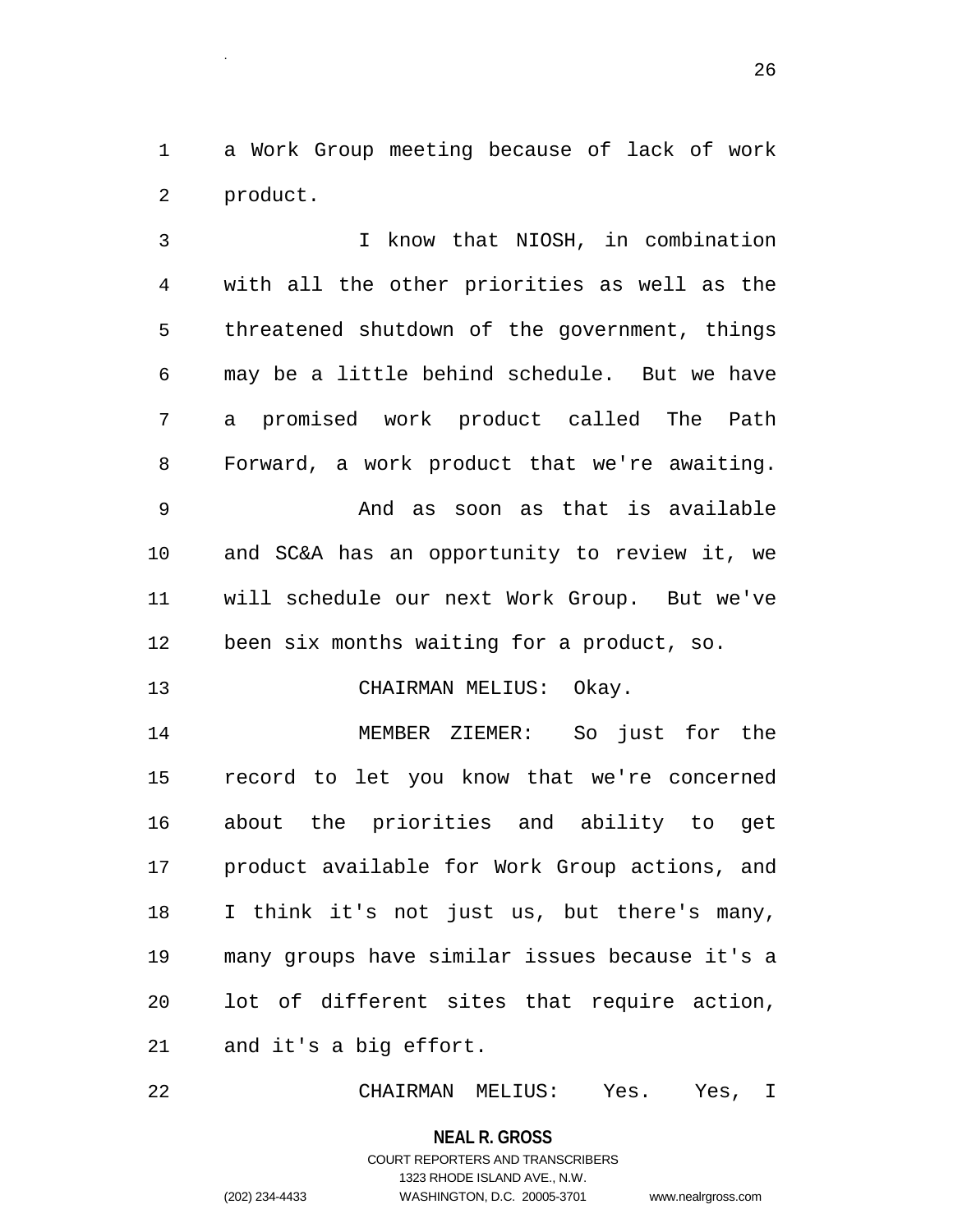1 don't know, Stu, if you have any comments on 2 that, or  $-$ 

3 MR. HINNEFELD: Well, this is Stu. 4 I would just comment that we are 5 reconfiguring priorities internally in order 6 to try to get somebody -- more time on GSI. 7 CHAIRMAN MELIUS: Okay. Thanks. 8 MEMBER BEACH: Jim, this is Josie. 9 I'll go ahead and report on Brookhaven 10 National Lab. We're going to share the July 11 7th work date. We're going to have our 12 meeting on half the day with Linde. 13 CHAIRMAN MELIUS: Okay. 14 MEMBER BEACH: So, both of us, 15 since we only had a half a day scheduled. 16 And Mound, I'm waiting for work 17 product also. There are three pretty large 18 reports that I'm waiting for and working with 19 NIOSH to see when those are going to be out, 20 so. 21 CHAIRMAN MELIUS: Okay. 22 MEMBER BEACH: I hope to be able

> **NEAL R. GROSS** COURT REPORTERS AND TRANSCRIBERS 1323 RHODE ISLAND AVE., N.W. (202) 234-4433 WASHINGTON, D.C. 20005-3701 www.nealrgross.com

.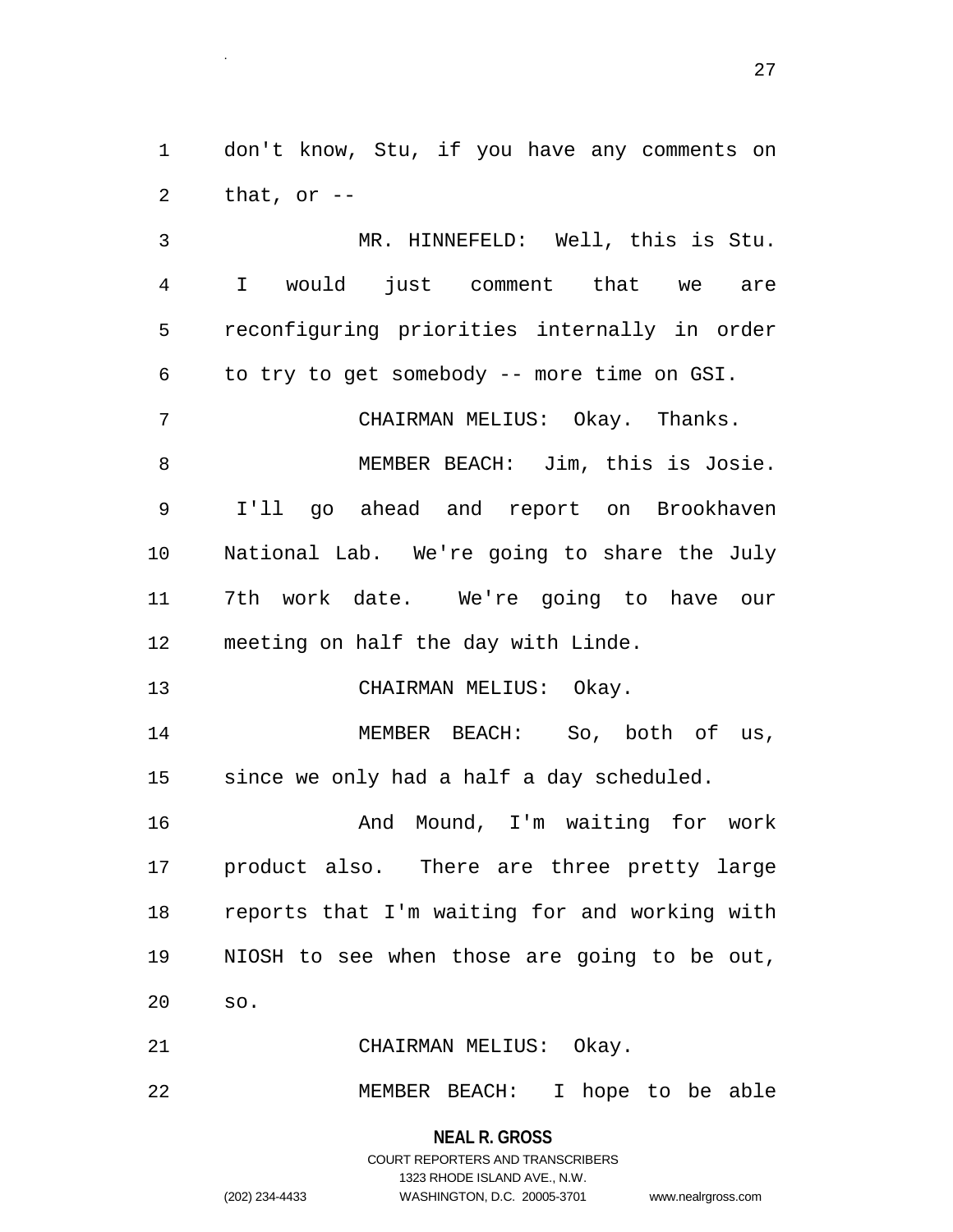1 to schedule Mound before the August meeting, 2 but we'll see how that goes. 3 CHAIRMAN MELIUS: Okay. 4 MEMBER RICHARDSON: Dr. Melius -- 5 CHAIRMAN MELIUS: Yes? 6 MEMBER RICHARDSON: -- this is 7 David Richardson. 8 CHAIRMAN MELIUS: Okay, Dave. 9 MEMBER RICHARDSON: Mark Griffon 10 chaired the Dose Subcommittee meeting, but I 11 think he's not on the line. 12 Mark, are you? 13 So I'd be happy to give a little 14 summary of where we stand. 15 CHAIRMAN MELIUS: Yes, that would 16 be good. Thanks, Dave. 17 MEMBER MUNN: Good. I was hoping 18 you were going to do that, David. 19 MEMBER RICHARDSON: We met on 20 Monday, April 18th. And if someone can help 21 me with the recollection, we proceeded through 22 -- I believe it was the 7th and 8th set of the

## **NEAL R. GROSS** COURT REPORTERS AND TRANSCRIBERS

.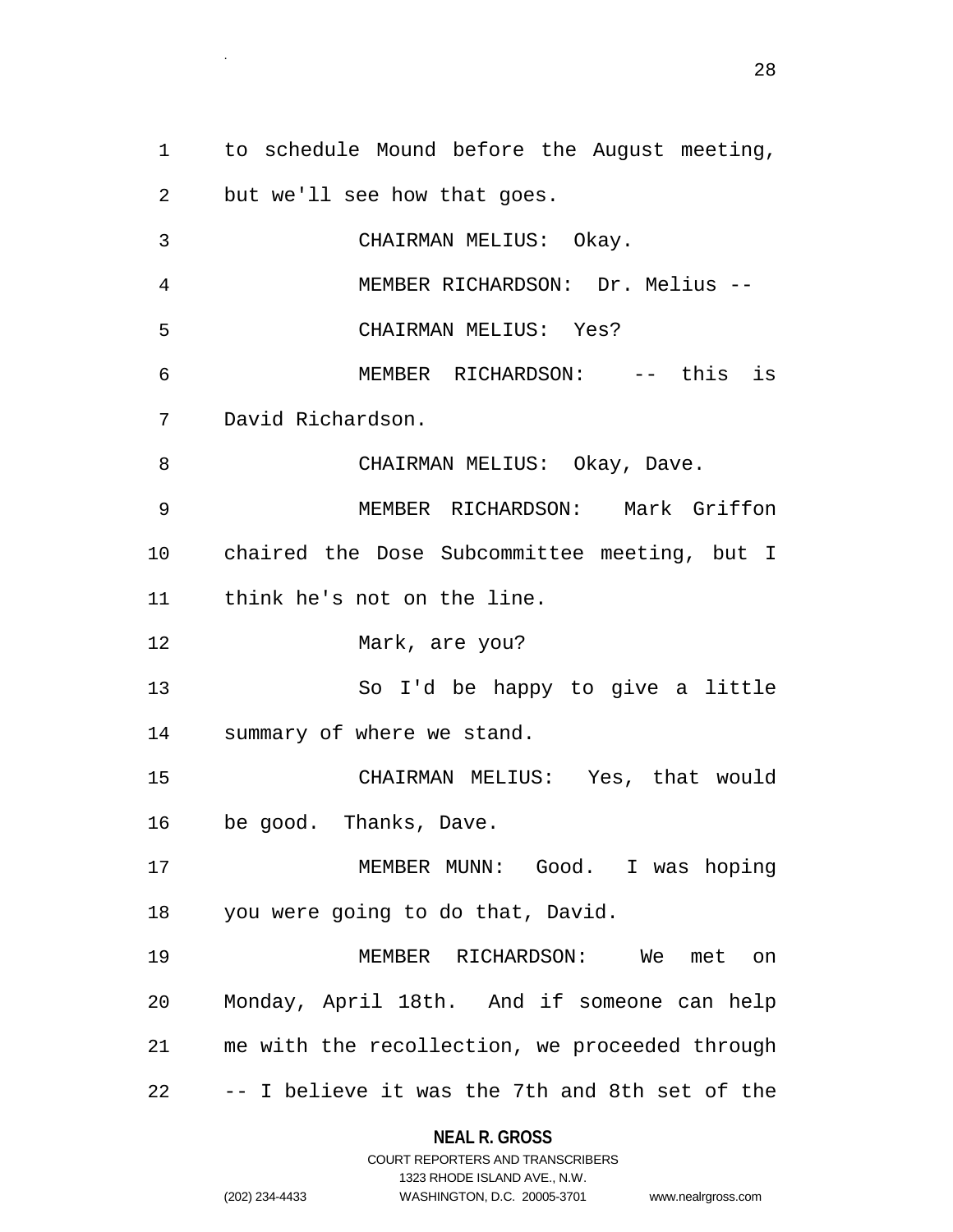1 review of the doses.

.

| 2              | MEMBER MUNN: That's correct.                   |
|----------------|------------------------------------------------|
| $\mathfrak{Z}$ | MEMBER RICHARDSON: And we<br>made              |
| 4              | good progress through those. We managed to     |
| 5              | resolve a number of issues. And some of them   |
| 6              | are still pending further work by either NIOSH |
| 7              | or SC&A.                                       |
| 8              | We've scheduled a next meeting,                |
| 9              | very quickly, for May 6th, on Friday, and it   |
| 10             | will be kind of a fact-finding mission, a walk |
| 11             | through of the ORAU contractor and also of     |
| 12             | NIOSH to go through and walk through the       |
| 13             | process of how the dose reconstruction process |
| 14             | is operating, and partly to collect            |
| 15             | information on -- help some of the Committee   |
| 16             | Members, including myself, get a better        |
| 17             | understanding of the process and get some      |
| 18             | insights into some issues that might impact on |
| 19             | kind of quality assurance or quality control.  |
| 20             | We had a discussion of the -- kind             |
| 21             | of finalizing the report for the first 100     |
| 22             | dose records review, and there -- I think the  |

# **NEAL R. GROSS**

## COURT REPORTERS AND TRANSCRIBERS 1323 RHODE ISLAND AVE., N.W. (202) 234-4433 WASHINGTON, D.C. 20005-3701 www.nealrgross.com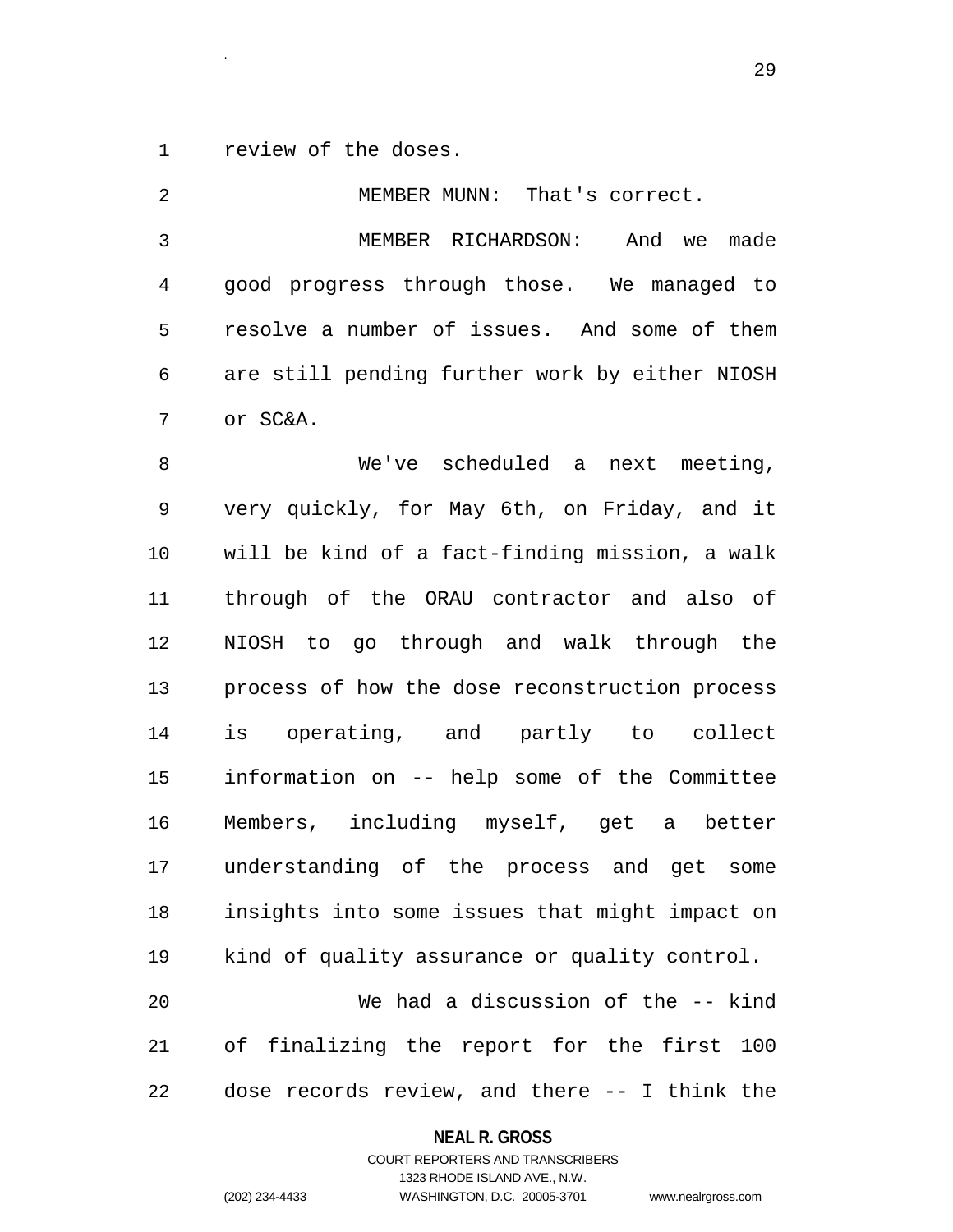1 field trip kind of overlaps with kind of the 2 one outstanding issue there, which is to see 3 whether we can incorporate into that report 4 some suggestions for not simply documenting 5 kind of where we've identified problems, but 6 suggestions about kind of how processes might 7 be revised.

.

8 And we would like to do that by 9 getting kind of a really contemporary 10 understanding of what's happened, not how -- 11 some of the processes have changed since the 12 time that the dose reconstructions were done. 13 Some of these are very old cases.

14 CHAIRMAN MELIUS: Right.

15 MEMBER RICHARDSON: So we want to 16 get kind of an up-to-date understanding, and 17 then hopefully finalize that report with 18 suggestions that would be useful today. So.

19 CHAIRMAN MELIUS: Good. Okay.

20 MEMBER GIBSON: Dr. Melius?

21 CHAIRMAN MELIUS: Yes.

22 MEMBER GIBSON: This is Mike.

**NEAL R. GROSS** COURT REPORTERS AND TRANSCRIBERS 1323 RHODE ISLAND AVE., N.W. (202) 234-4433 WASHINGTON, D.C. 20005-3701 www.nealrgross.com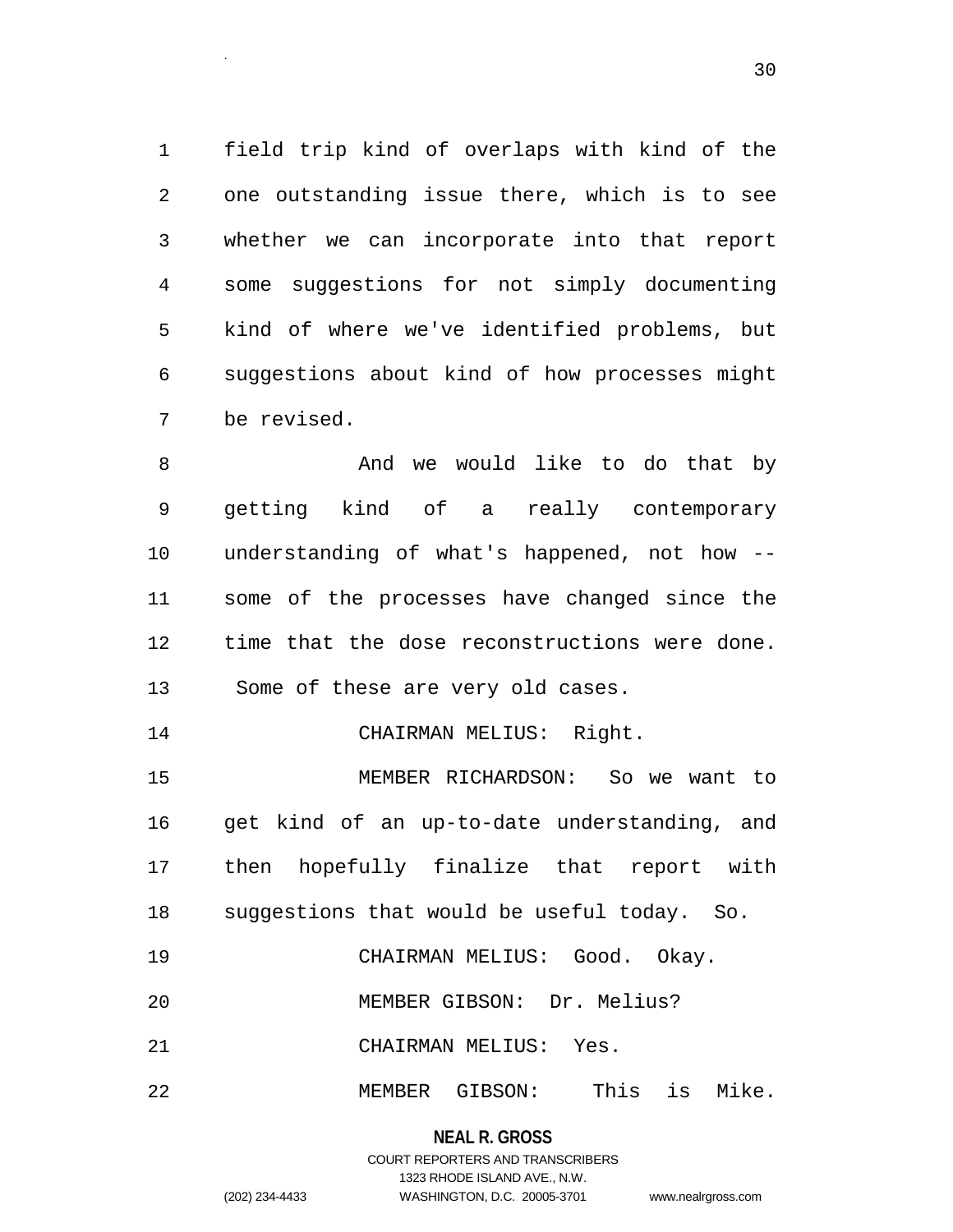1 I've had some email and phone call 2 correspondence with Weldon Spring folks, 3 wondering when the next meeting's going to be. 4 So just for the record, DCAS has 5 committed to having a meeting May the 9th in 6 Cincinnati.

7 CHAIRMAN MELIUS: Okay.

.

8 MEMBER GIBSON: So they'll have 9 that information. Thanks.

10 CHAIRMAN MELIUS: Okay, great. 11 And obviously, that will be -- that update on 12 that is on the draft agenda for our May 13 meeting in St. Louis, and I expect we'll hear 14 from the petitioners and some of the claimants 15 from Weldon Spring at that meeting, so that's 16 timely. I'm glad you got that worked out, 17 Mike. 18 MEMBER GIBSON: Okay. Thanks.

19 MEMBER BEACH: And Jim, this is 20 Josie. I'll go ahead and report that LANL has 21 a Work Group meeting scheduled for May 2nd in 22 Cincinnati.

## **NEAL R. GROSS**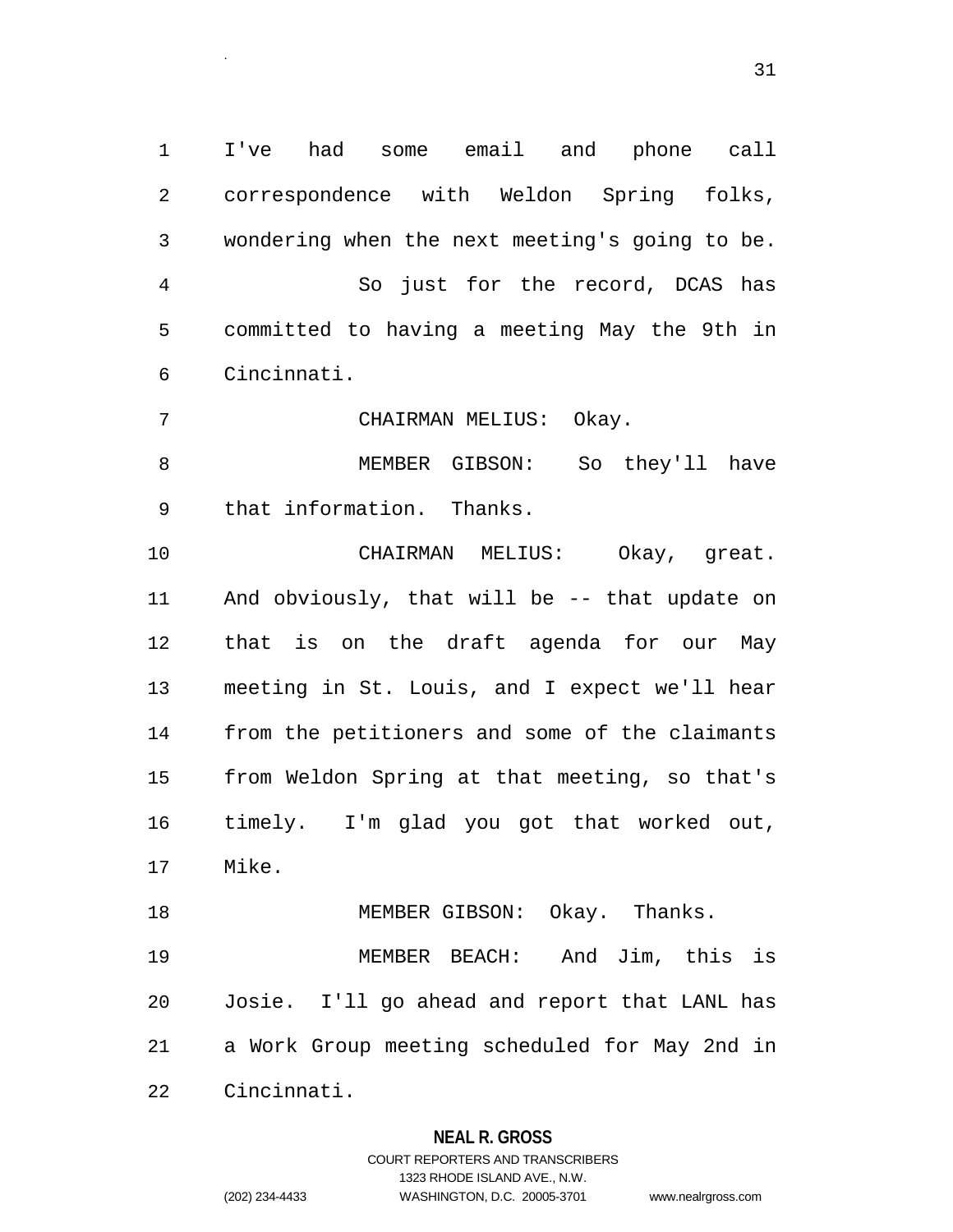1 Our last Work Group meeting was 2 November 3rd, last year, and those updates 3 have come in from NIOSH for our Work Group 4 meeting. 5 And then Pantex, I believe, is 6 still scheduled for May 3rd, also in 7 Cincinnati. 8 CHAIRMAN MELIUS: Okay. And I can 9 probably, since Phil's not on the line, I know 10 that the -- believe that the Idaho INL Work 11 Group is scheduled for, I believe it's the end 12 of June? Is that the 21st or 20th? 13 MEMBER BEACH: 21st. 14 CHAIRMAN MELIUS: The 21st, and I 15 believe the -- 16 MEMBER BEACH: Gaseous Diffusion? 17 CHAIRMAN MELIUS: Yes. 18 MEMBER BEACH: It's July 6th. 19 CHAIRMAN MELIUS: Okay. Good. 20 Thank you, Josie. 21 MEMBER ZIEMER: This is Ziemer. 22 Could I ask a question here?

## **NEAL R. GROSS**

.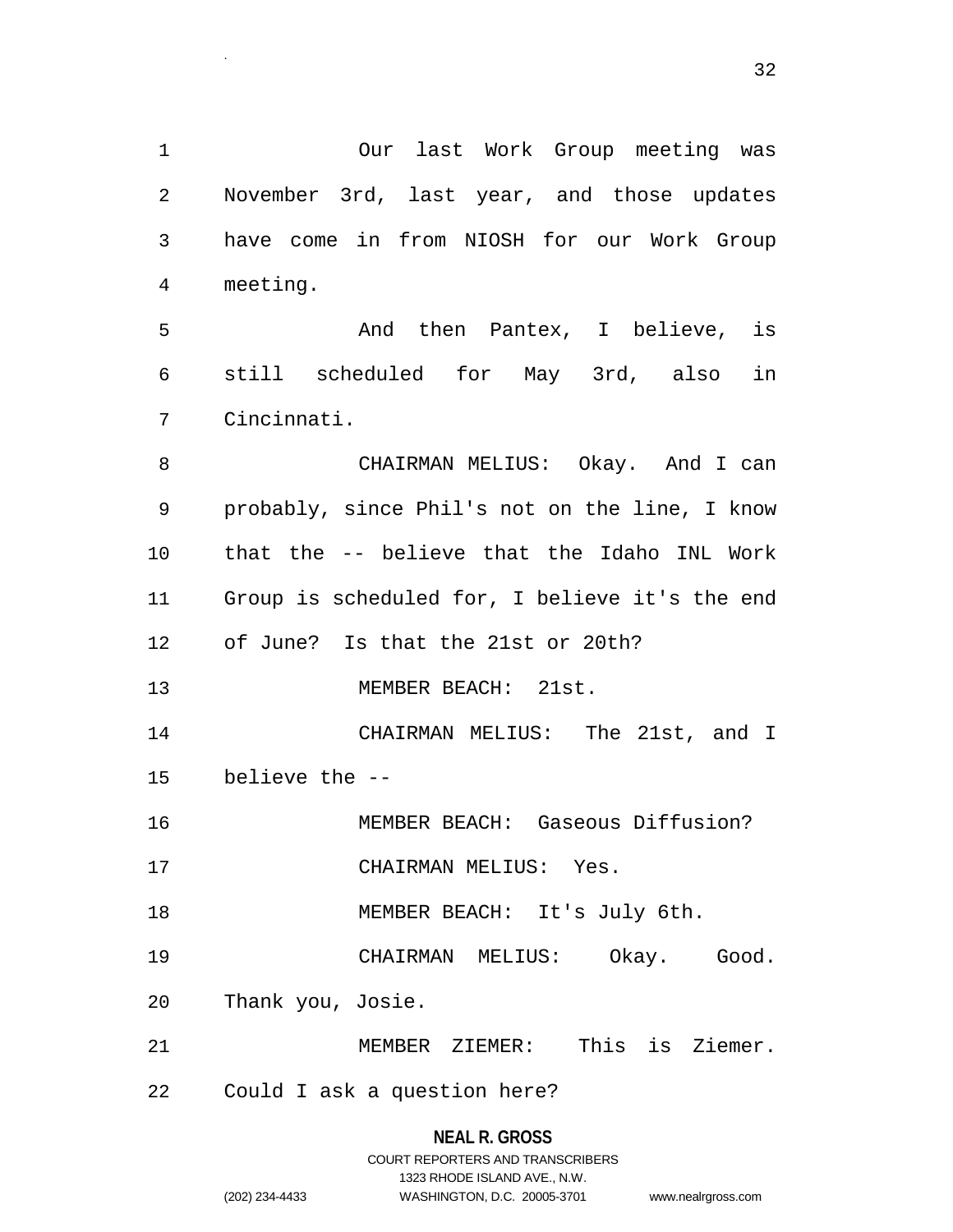1 Josie, did you say Mound was May 2 2nd? 3 MEMBER BEACH: No, no, no. LANL 4 is May 2nd. 5 MEMBER ZIEMER: Okay. Thank you. 6 MEMBER BEACH: Mound is -- Mound 7 we're still waiting for -- 8 MEMBER ZIEMER: Yes, okay. 9 MEMBER BEACH: -- NIOSH's report. 10 MEMBER ZIEMER: Yes, I didn't 11 quite -- I had a little break in the reception 12 here. I didn't quite catch what was May 2nd. 13 Thanks. 14 MEMBER ANDERSON: Do we have a new 15 date for BNL, or no? 16 MEMBER BEACH: BNL is July 7th at 17 this time in the afternoon. 18 MEMBER ANDERSON: Okay. That's 19 right. Got it. 20 MEMBER BEACH: Although, there is 21 -- I don't know if -- Ted, there are some 22 issues with hotels there. I don't know if

.

## **NEAL R. GROSS** COURT REPORTERS AND TRANSCRIBERS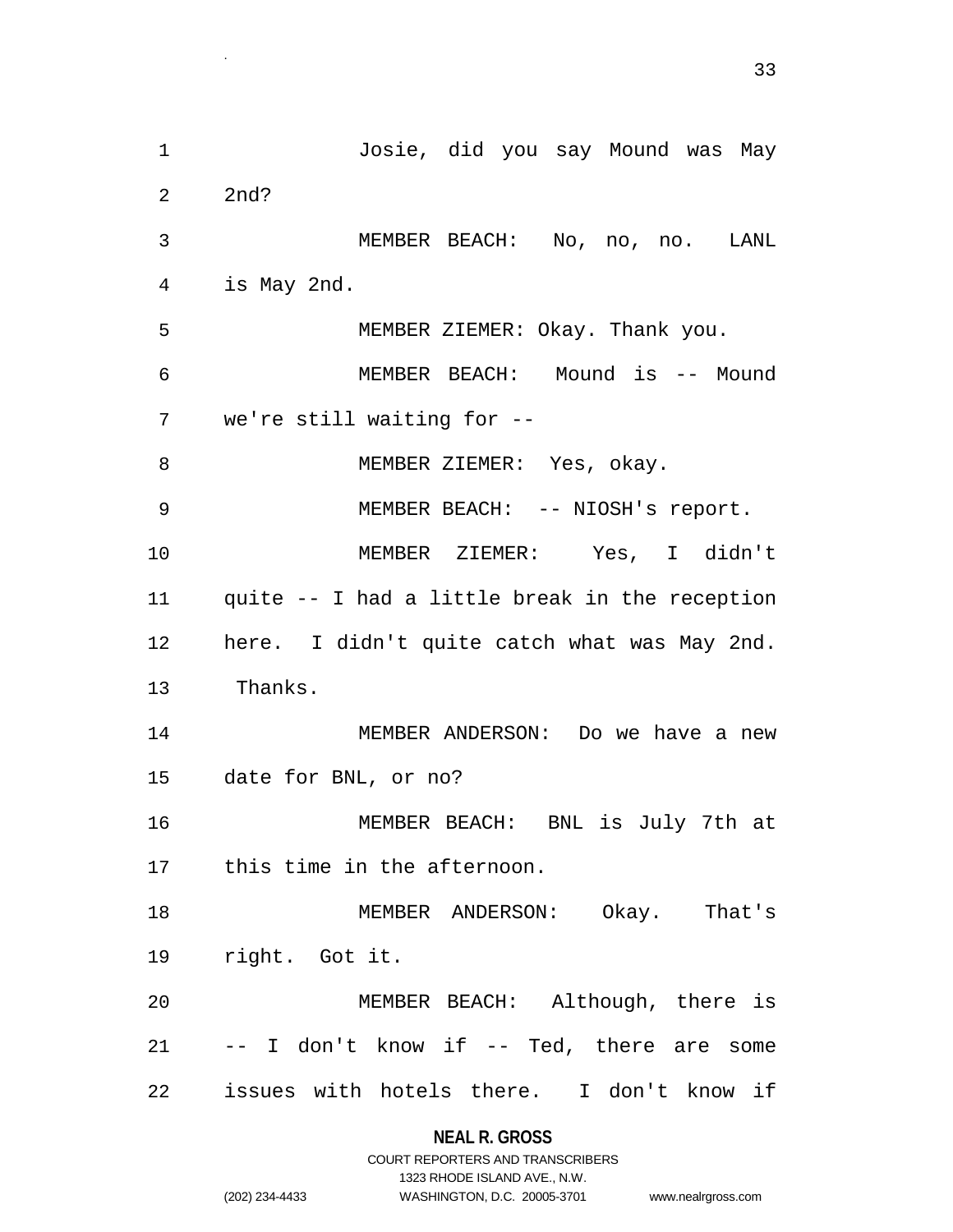1 Zaida had talked to you about that or not, so 2 I was a little leery.

.

3 MR. KATZ: No, I haven't heard a 4 thing about a problem with hotels.

5 MEMBER BEACH: Okay. It was just 6 -- they were booked up and couldn't give me a 7 room in July for those two meetings, so.

8 MS. BURGOS: Josie, this is Zaida. 9 I'm still working with my point of contact at 10 the hotel.

11 MEMBER BEACH: Oh, okay.

12 CHAIRMAN MELIUS: Good. Any other 13 Work Group updates?

14 I'll just add one thing because 15 Mark's not on, is that Stu and I have had some 16 correspondence about trying to sort of figure 17 out where the NIOSH schedule is for reports on 18 Savannah River.

19 So this correspondence was early 20 this week, so Stu's going to get back to me 21 and said that he would follow up. So 22 hopefully we'll be able to pin down our

#### **NEAL R. GROSS**

#### COURT REPORTERS AND TRANSCRIBERS 1323 RHODE ISLAND AVE., N.W. (202) 234-4433 WASHINGTON, D.C. 20005-3701 www.nealrgross.com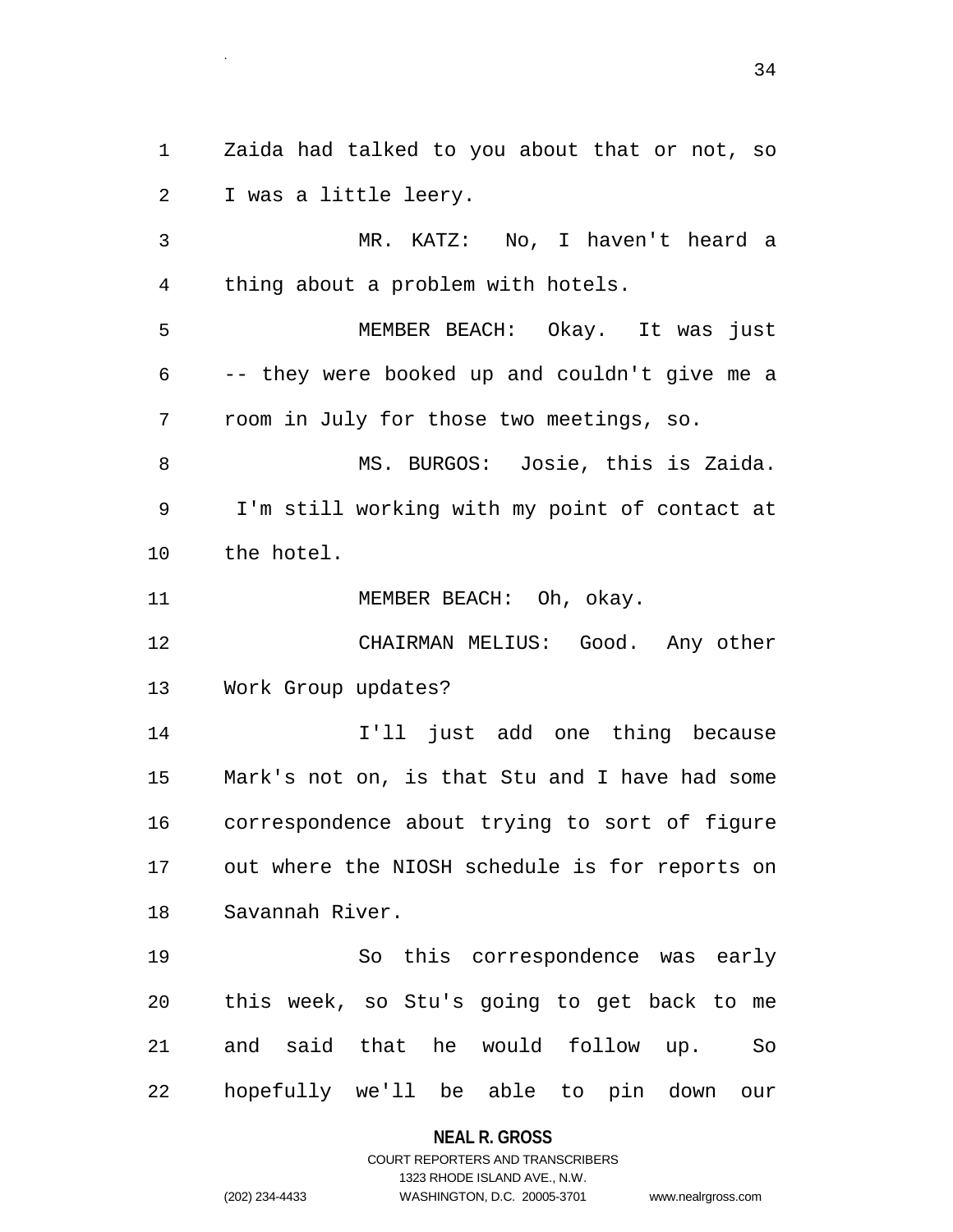1 schedule on Savannah River also.

.

2 DR. MAKHIJANI: Dr. Melius, this 3 is Arjun. May I give an update since Mark is 4 not on the line? 5 CHAIRMAN MELIUS: Yes, go ahead. 6 DR. MAKHIJANI: We sent our review 7 -- SC&A sent our review of the 1965 to `71 8 thorium dose reconstruction report of NIOSH to 9 the Work Group, I think about a week or ten 10 days ago. 11 CHAIRMAN MELIUS: Okay. 12 DR. MAKHIJANI: And so that has 13 been done. It's a pretty major item, and we 14 had promised a revision 1 of our review of the 15 addendum to the Evaluation Report. 16 And that has been completed, and 17 it is now -- I believe at DOE for review or in 18 typesetting. But it should soon be delivered 19 to the Work Group, probably in less than two 20 weeks. 21 CHAIRMAN MELIUS: Okay. Thank 22 you, Arjun.

> **NEAL R. GROSS** COURT REPORTERS AND TRANSCRIBERS 1323 RHODE ISLAND AVE., N.W. (202) 234-4433 WASHINGTON, D.C. 20005-3701 www.nealrgross.com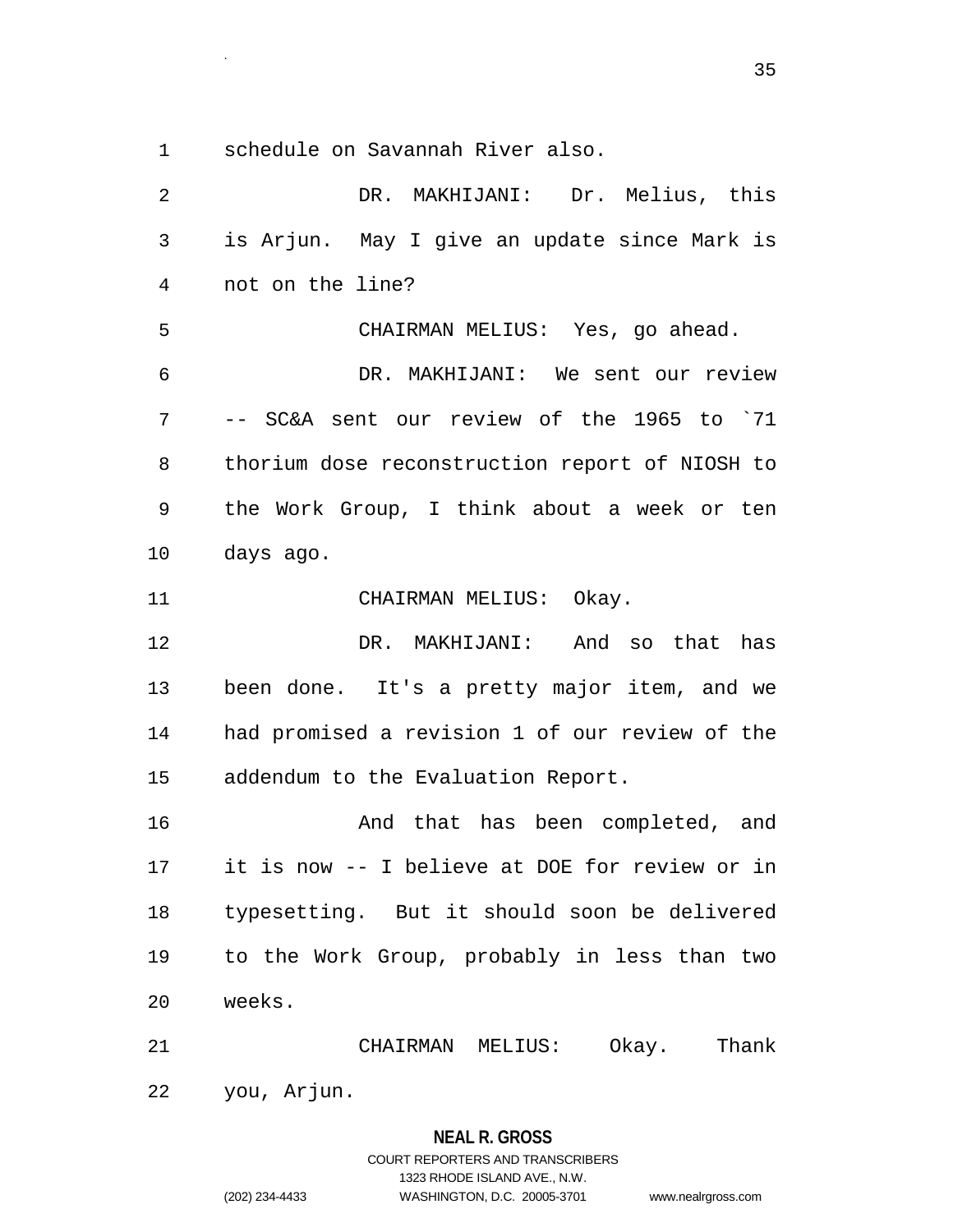1 DR. MAKHIJANI: You're welcome. 2 CHAIRMAN MELIUS: And then, I know 3 Brad isn't on, but Ted, is there a Fernald 4 Work Group meeting scheduled, or -- 5 MR. KATZ: This is Ted. There's 6 not another Work Group meeting scheduled. We 7 just had one. 8 CHAIRMAN MELIUS: Oh, okay. 9 MR. KATZ: We just had one on 10 Tuesday, and the Work Group will be reporting 11 to the Board at this May meeting on Fernald. 12 CHAIRMAN MELIUS: Okay. Good. I 13 knew something was happening on Fernald. 14 We've got a lot of Work Groups, so it's hard 15 to keep track of them all. 16 Any other Work Group updates? 17 And then, John Mauro, do you have 18 any information you wish to share with the 19 Board regarding your activities or anything 20 else, updates that might be useful? You're 21 not required to, so. 22 DR. MAURO: No, I really don't. I

> **NEAL R. GROSS** COURT REPORTERS AND TRANSCRIBERS

> > 1323 RHODE ISLAND AVE., N.W.

(202) 234-4433 WASHINGTON, D.C. 20005-3701 www.nealrgross.com

.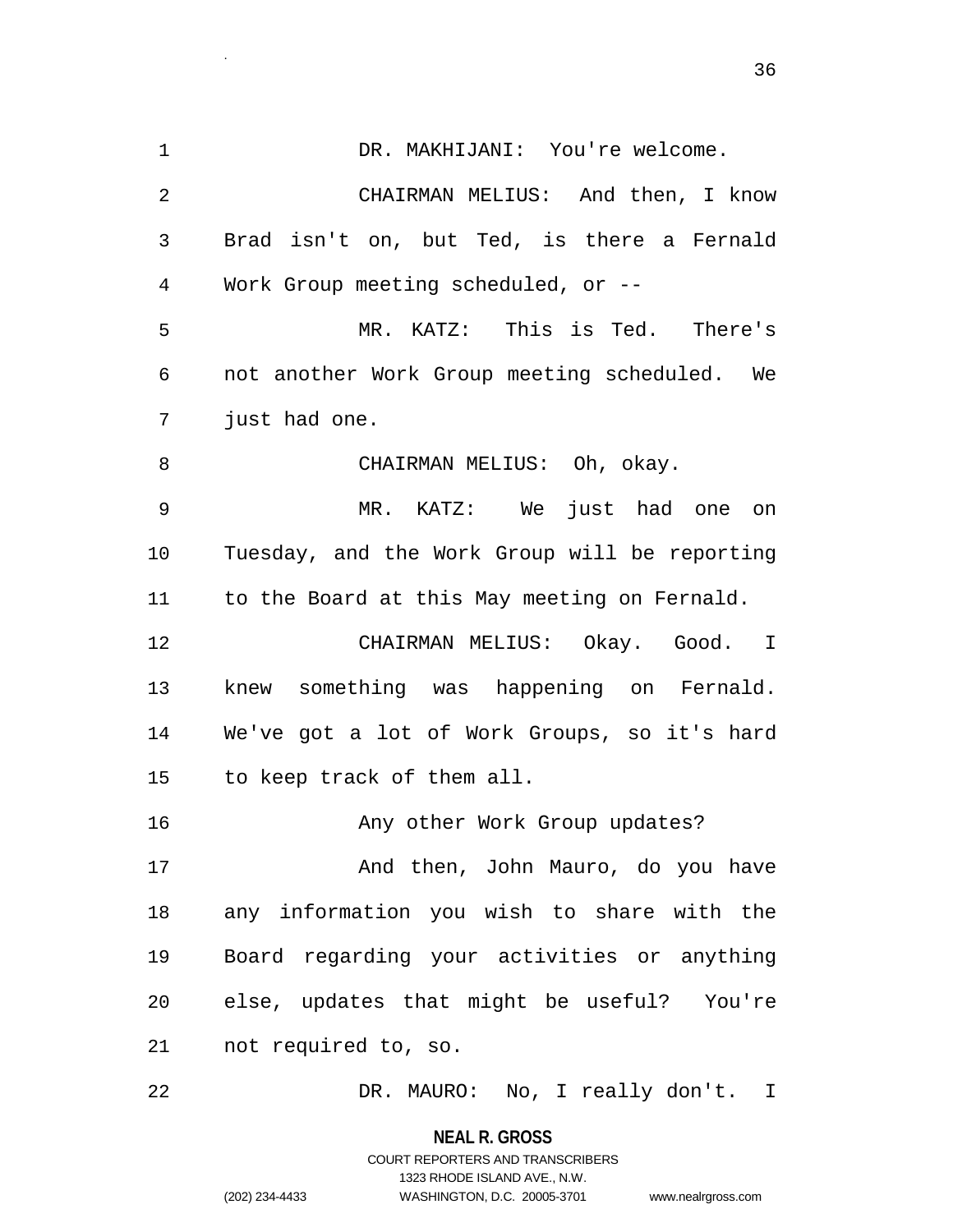1 think that all of the Work Group summaries, it 2 basically -- we're very much involved in all 3 of these activities, and trying to keep our 4 work products -- you know before the Work 5 Groups as timely as we can. So I really have 6 nothing new to offer.

.

7 CHAIRMAN MELIUS: Okay. Good. 8 Okay. Thanks.

9 Next item on our agenda is Board 10 correspondence, and I don't believe we have 11 anything under this.

12 Ted, am I missing something? Ted, 13 are you there?

14 MR. KATZ: I'm sorry. Am I on 15 now, or am I on mute?

16 CHAIRMAN MELIUS: Yes, you are 17 now. You must have been on mute.

18 MR. KATZ: Sorry. No, we don't --19 we had correspondence on -- from [identifying 20 information redacted] on GSI, but it was sent 21 to the Board and to the TBD-6000 Work Group, 22 and Paul responded to it, so I think we're

**NEAL R. GROSS**

COURT REPORTERS AND TRANSCRIBERS 1323 RHODE ISLAND AVE., N.W. (202) 234-4433 WASHINGTON, D.C. 20005-3701 www.nealrgross.com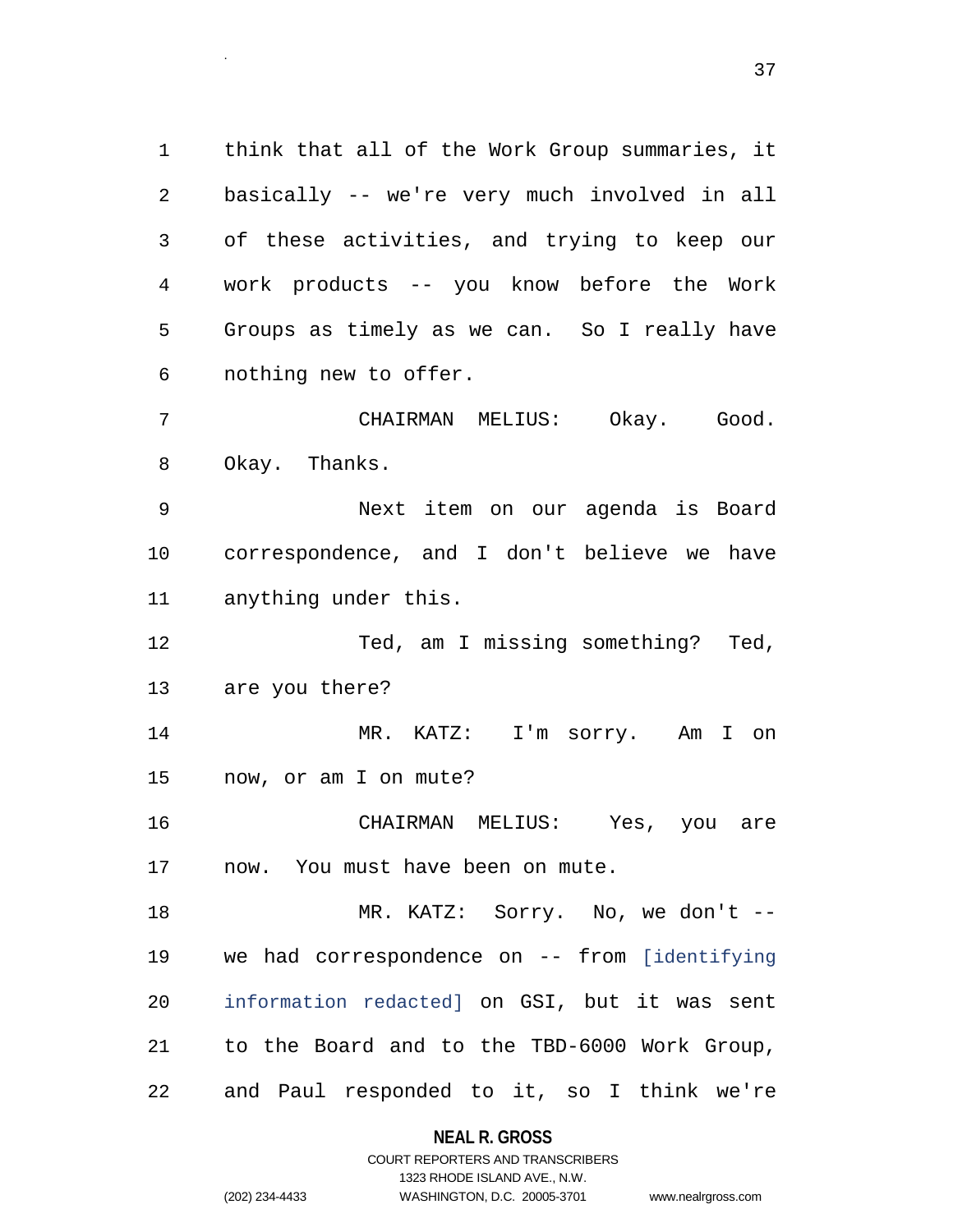1 clear.

.

2 CHAIRMAN MELIUS: Okay. Good. 3 Last item on our agenda then is the May Board 4 meeting agenda. 5 And Ted, I think, circulated a 6 draft agenda to the Board, either earlier this 7 week or over the weekend. And I don't know if 8 there were any comments or questions from 9 Board Members? 10 MEMBER MUNN: No, not from here. 11 CHAIRMAN MELIUS: Okay. Anybody 12 -- I have one suggestion. I've actually 13 talked to Ted about and emailed to Lew also, 14 in -- since we already have some discussion on 15 the 10-Year Review, NIOSH review of the 16 program on the agenda, one of the reports that 17 I became actually aware of at our last meeting 18 and have reviewed since that time is the 19 quality of science report, and the quality of 20 science report basically focuses on two areas. 21 One is the surrogate -- use of 22 surrogate data, and the second is the coworker

#### **NEAL R. GROSS**

COURT REPORTERS AND TRANSCRIBERS 1323 RHODE ISLAND AVE., N.W. (202) 234-4433 WASHINGTON, D.C. 20005-3701 www.nealrgross.com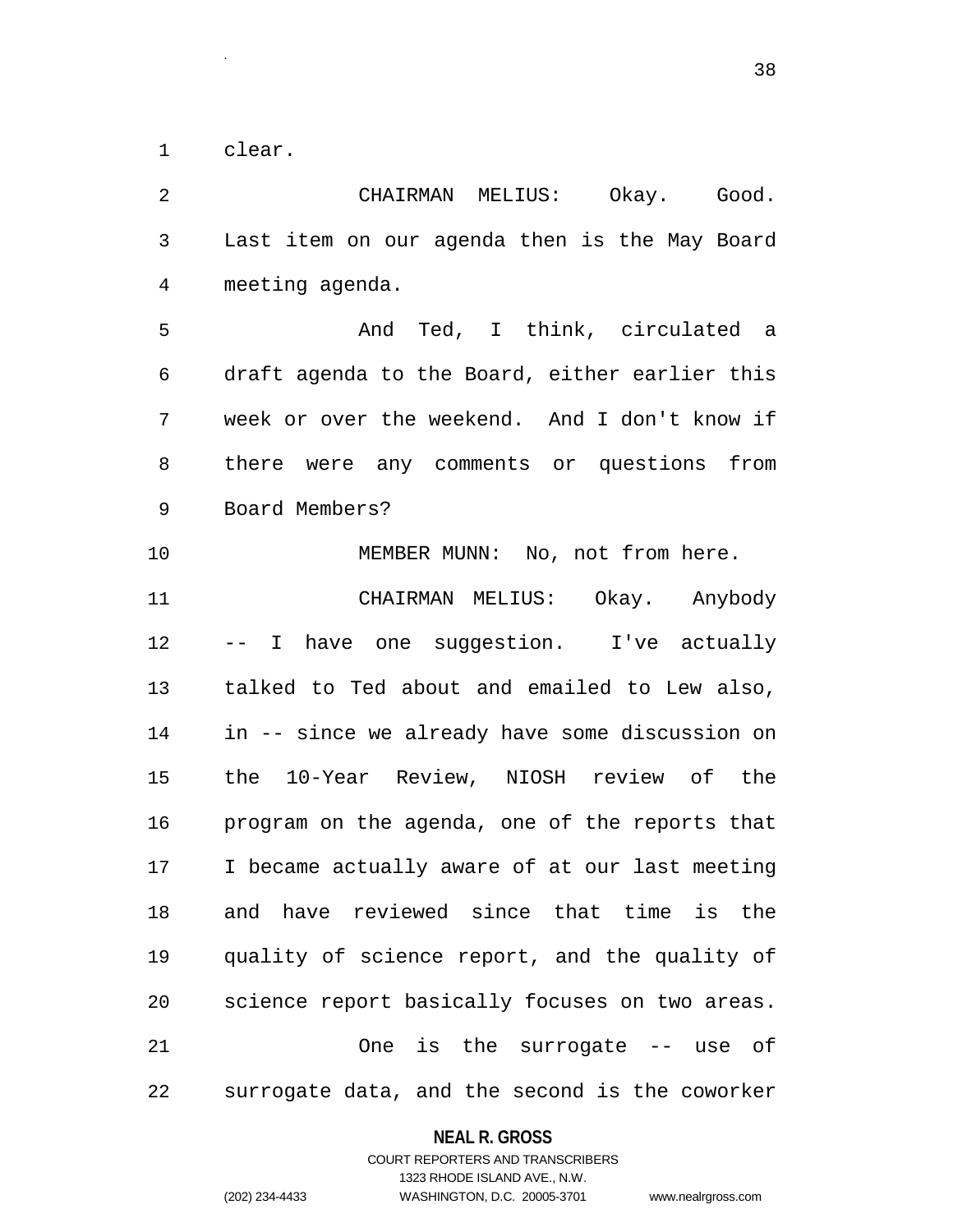1 models used in the program for dose 2 reconstruction. And the surrogate data, I 3 think we sort of caught up with the people 4 doing the review during the time period, 5 during the time period of the review, so I 6 don't think it has as many implications.

7 But the recommendations and 8 conclusions on the coworker section do have 9 some implications in terms of the current 10 practices and so forth.

11 And one thing I thought would be 12 helpful would be to have a -- if it's possible 13 to get a presentation to the Board of that, at 14 least that part of the quality of science 15 report so that we can have discussion.

16 Remember, from our last meeting, 17 Jim Neton did a presentation on sort of what 18 the current status of NIOSH's coworker model 19 approach was. But at that time, I don't think 20 Jim -- in fact I know Jim was not aware of 21 this review. It had just literally been 22 posted on the website and made available.

#### **NEAL R. GROSS**

.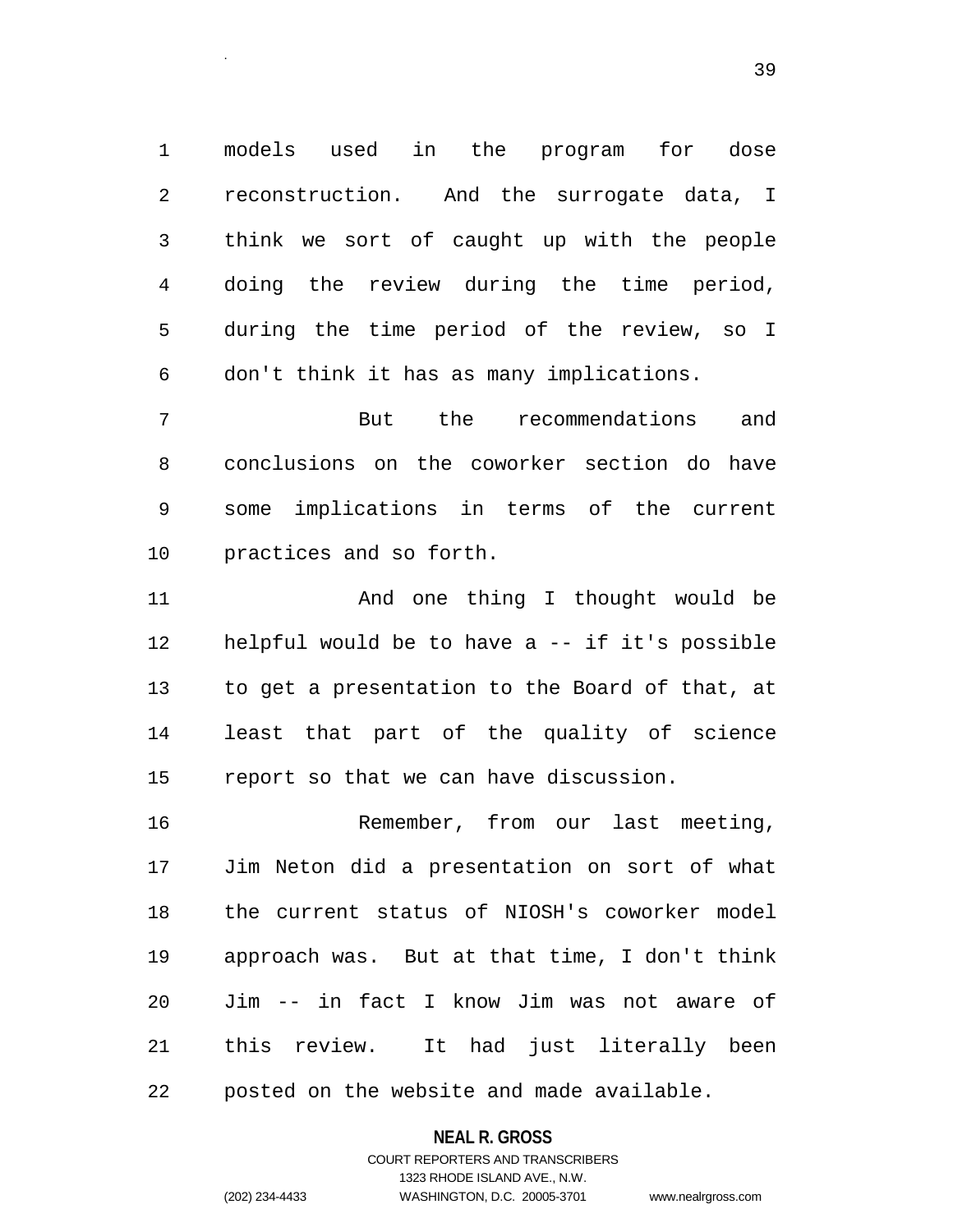1 So I thought that might be helpful 2 to us, and at least, you know, I don't know if 3 we need to try to resolve anything, but I 4 think it is something that would be worthy of 5 discussion.

6 And there's also some broader 7 implications about the recommendations on the 8 science in the program, at least as related to 9 dose reconstruction that might be useful.

10 So I don't know, Lew, if you've 11 had time to think about that, or --

12 DR. WADE: I have had time to 13 think about it, Jim, and I personally think 14 it's a very good idea. I sent an email to the 15 principal author, Doug Daniels, asking as to 16 his availability, and he said he would be back 17 to me today.

18 CHAIRMAN MELIUS: Okay.

19 DR. WADE: I'm assuming given the 20 three-day meeting that it's a good possibility 21 he would be available, but I don't have that 22 confirmed as of this moment.

**NEAL R. GROSS**

# COURT REPORTERS AND TRANSCRIBERS 1323 RHODE ISLAND AVE., N.W. (202) 234-4433 WASHINGTON, D.C. 20005-3701 www.nealrgross.com

.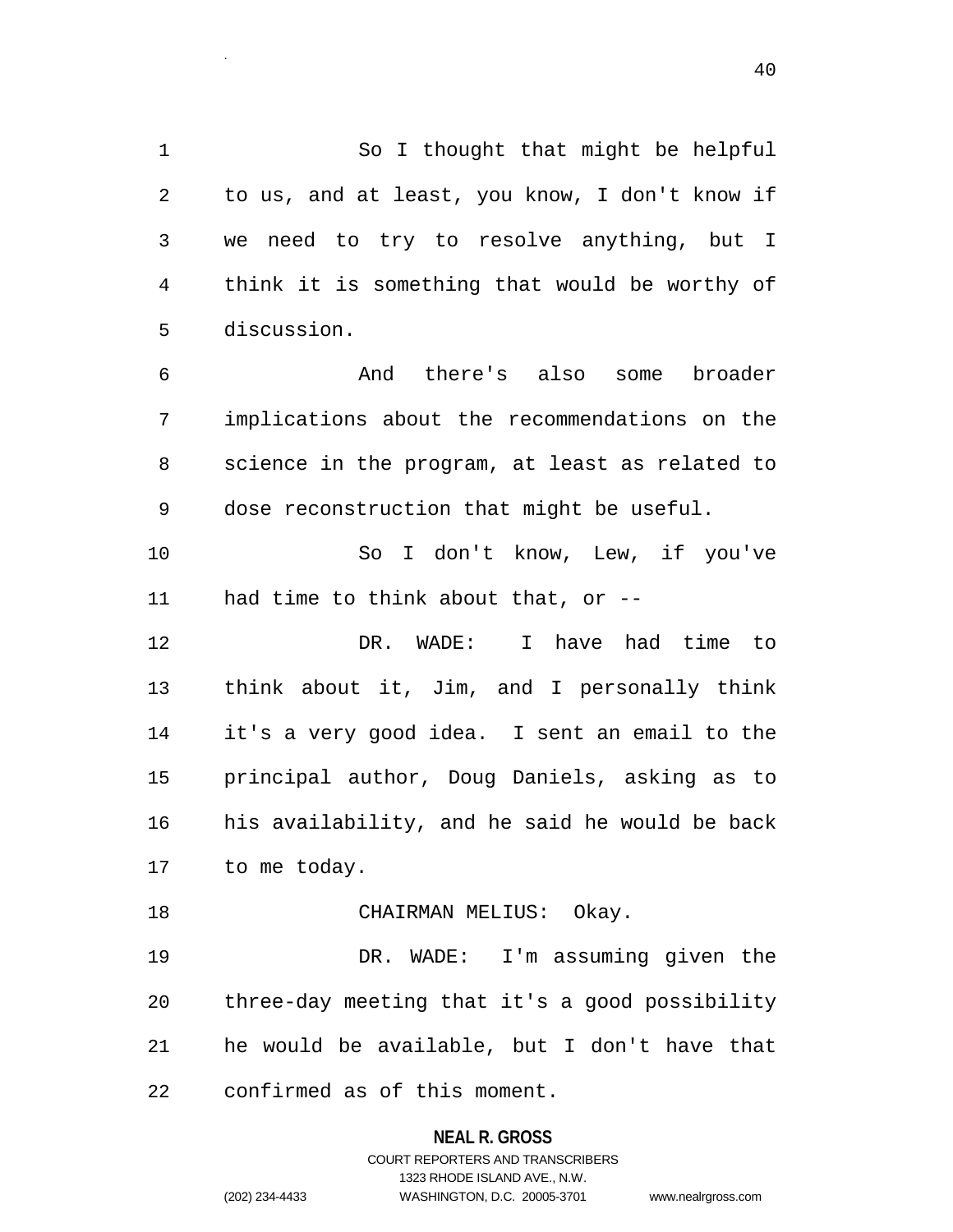1 CHAIRMAN MELIUS: Okay. Good. 2 And I think we have room on the agenda for 3 this, and since LaVon is holding off until 4 August to load us down with 83.14 reviews. 5 MEMBER MUNN: Dr. Melius? 6 CHAIRMAN MELIUS: Yes. 7 MEMBER MUNN: This is Wanda. On 8 our current agenda, we have that discussion of 9 coworker models after the 10-Year Program 10 Evaluation. 11 Would it be more reasonable for us 12 to have that order reversed, or do you see the 13 two so completely removed at this particular 14 juncture? 15 CHAIRMAN MELIUS: I think they 16 would be one agenda item. I don't -- 17 MEMBER MUNN: Yes, well --18 CHAIRMAN MELIUS: There would be 19 some other -- I think Lew would be giving us a 20 presentation and an update on the overall 10- 21 Year Review, and then we would focus on the 22 co-worker.

#### **NEAL R. GROSS**

COURT REPORTERS AND TRANSCRIBERS 1323 RHODE ISLAND AVE., N.W. (202) 234-4433 WASHINGTON, D.C. 20005-3701 www.nealrgross.com

.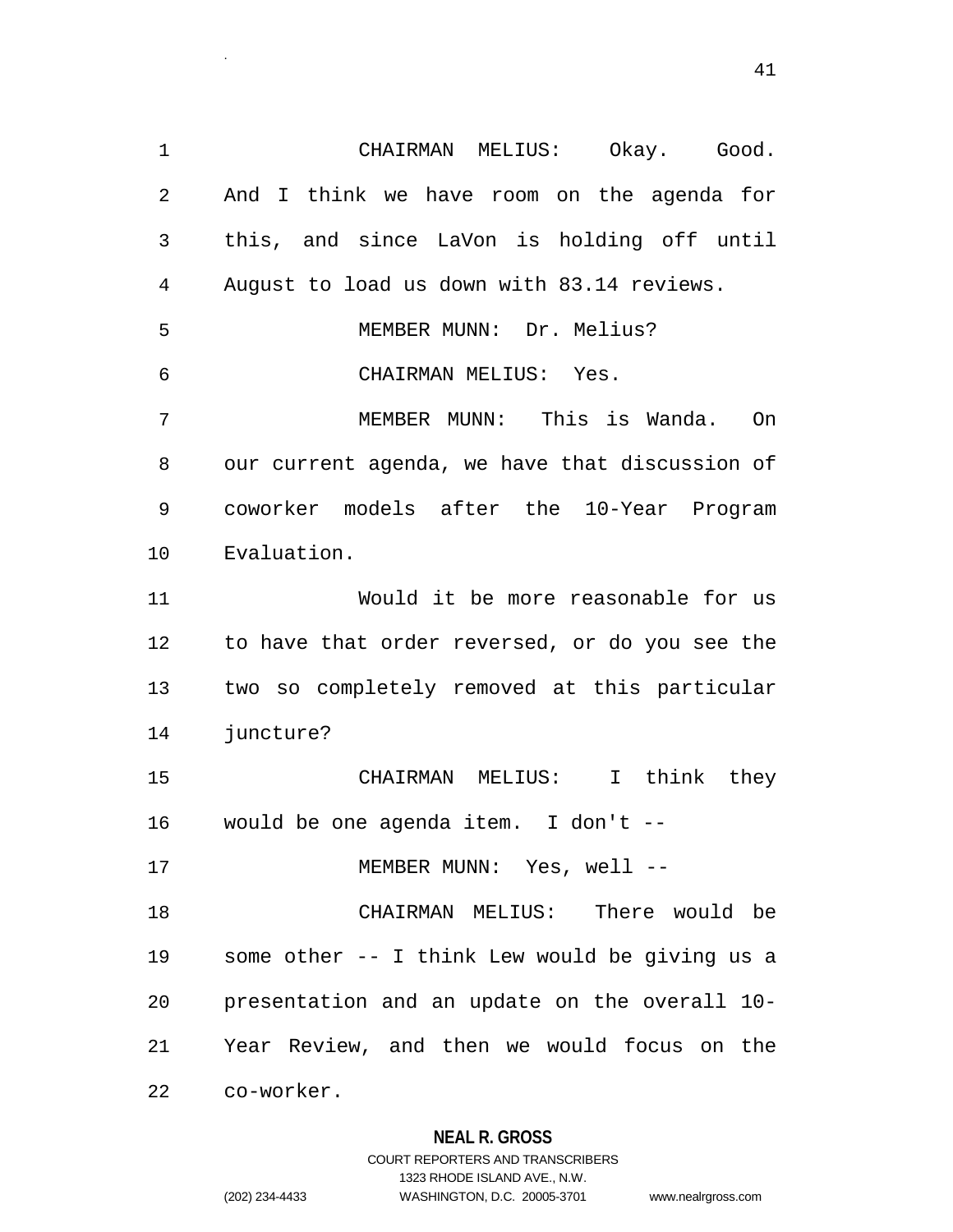1 MEMBER MUNN: Yes. 2 CHAIRMAN MELIUS: The quality of 3 science report, specifically. 4 MEMBER MUNN: Right. 5 MR. KATZ: Right. Wanda, I 6 drafted this and shared it with Jim, but that 7 was before we had our interactions with Lew 8 about this for Doug. So absolutely, what Jim 9 just said. 10 CHAIRMAN MELIUS: Yes. 11 MEMBER MUNN: All righty. 12 DR. WADE: I will let Ted know as 13 soon as I hear from Doug, then. 14 CHAIRMAN MELIUS: Okay. Excellent. 15 Any other comments or suggestions 16 regarding the agenda? 17 MR. KATZ: I have a question, Jim. 18 CHAIRMAN MELIUS: Yes. 19 MR. KATZ: This is Ted. We had 20 talked about, at the Augusta meeting, perhaps 21 having a presentation to the Board. 22 Now, the Procedures Work Group is

> **NEAL R. GROSS** COURT REPORTERS AND TRANSCRIBERS

> > 1323 RHODE ISLAND AVE., N.W.

.

(202) 234-4433 WASHINGTON, D.C. 20005-3701 www.nealrgross.com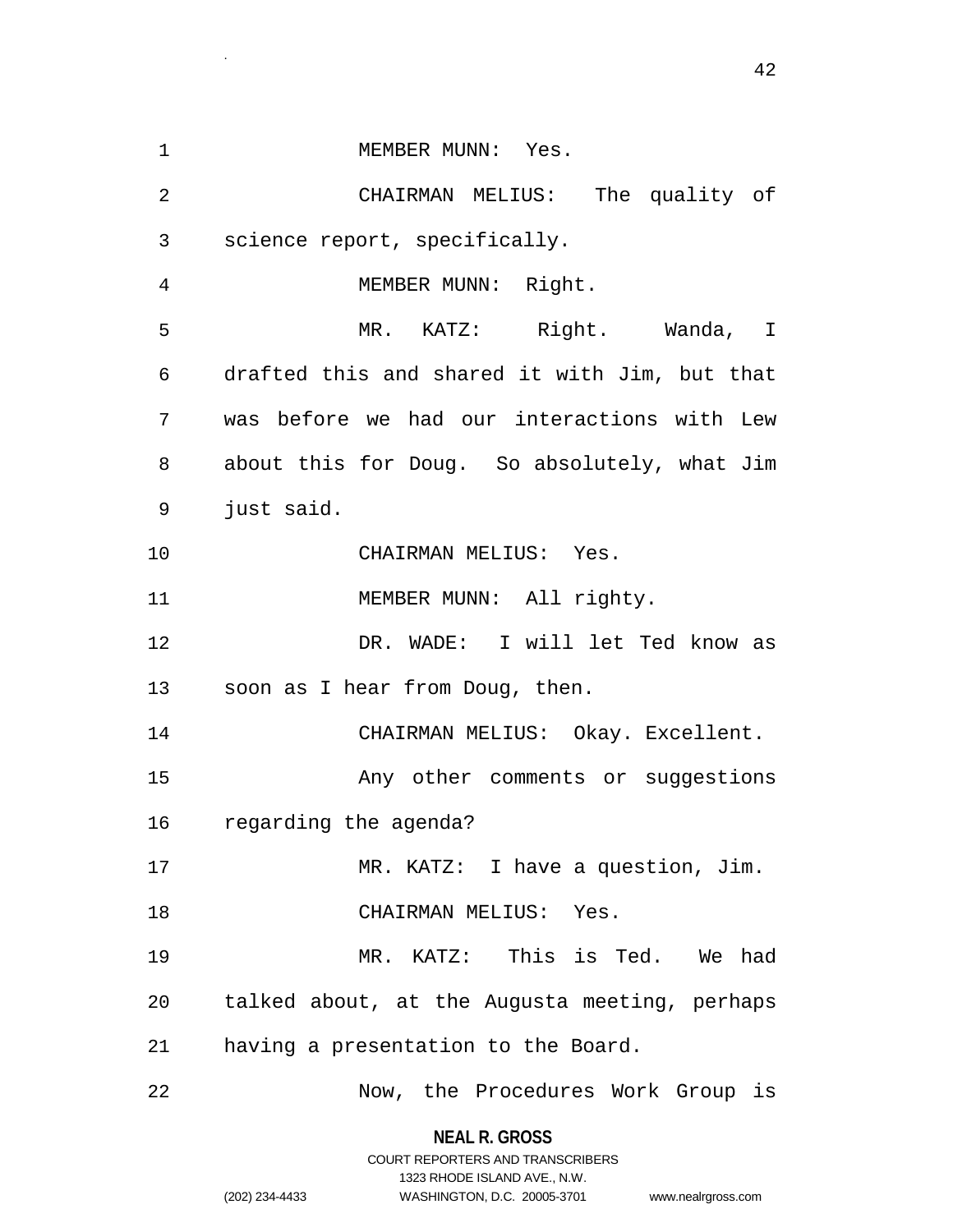1 working through it, but having a presentation 2 to the Board on OTIB-70, and I'm just curious, 3 we probably have the time to work that in, if 4 that's something we want, even though the 5 Procedures Work Group is dealing with it.

.

6 And I'll just remind everyone, the 7 Procedures Work Group actually had the Norton 8 SEC, the period that wasn't fully addressed, 9 that was referred to the Procedures Work Group 10 to consider because they're the ones who have 11 been tackling OTIB-70.

12 CHAIRMAN MELIUS: Yes. This is 13 Jim. I would think it would be worthwhile 14 having that, keeping that on the agenda.

15 As much in follow-up, we had 16 considerable discussion of this, at least in 17 terms of examples and some presentation at the 18 last meeting, and I think it would be good to 19 try to bring some closure to that and some 20 further discussion.

21 MR. KATZ: So, Stu, is it possible 22 to arrange for a sort of full-blooded

#### **NEAL R. GROSS**

COURT REPORTERS AND TRANSCRIBERS 1323 RHODE ISLAND AVE., N.W. (202) 234-4433 WASHINGTON, D.C. 20005-3701 www.nealrgross.com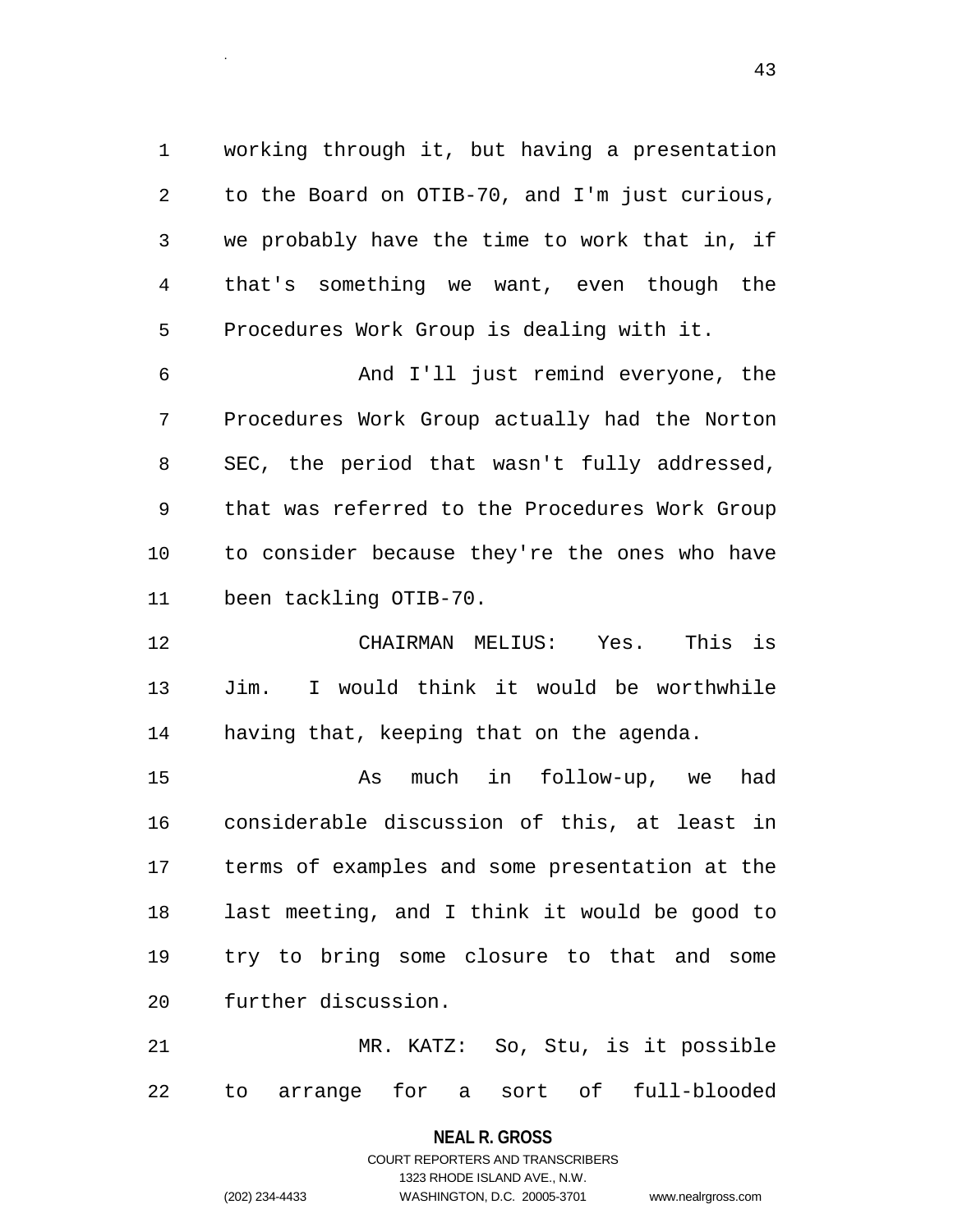1 presentation on OTIB-70 for the full Board? 2 MR. HINNEFELD: Well, I can always 3 say yes because it will fall to Dr. Neton to 4 do it. 5 (Laughter.) 6 MR. KATZ: Is he there to defend 7 himself? 8 MR. HINNEFELD: He introduced 9 himself. He's not storming in the door yet, 10 so -- 11 MR. KATZ: Okay. Well, keep it 12 locked, and -- 13 (Laughter.) 14 Any other questions about agenda? 15 Any other business for the Board? 16 Okay. Thank you all, and I guess 17 we'll either see you at the Work Group 18 meetings or Work Group calls or, if not, in 19 St. Louis in May. 20 MEMBER MUNN: Very good. 21 CHAIRMAN MELIUS: Thanks. 22 (Whereupon, the above-entitled

**NEAL R. GROSS** COURT REPORTERS AND TRANSCRIBERS 1323 RHODE ISLAND AVE., N.W. (202) 234-4433 WASHINGTON, D.C. 20005-3701 www.nealrgross.com

.